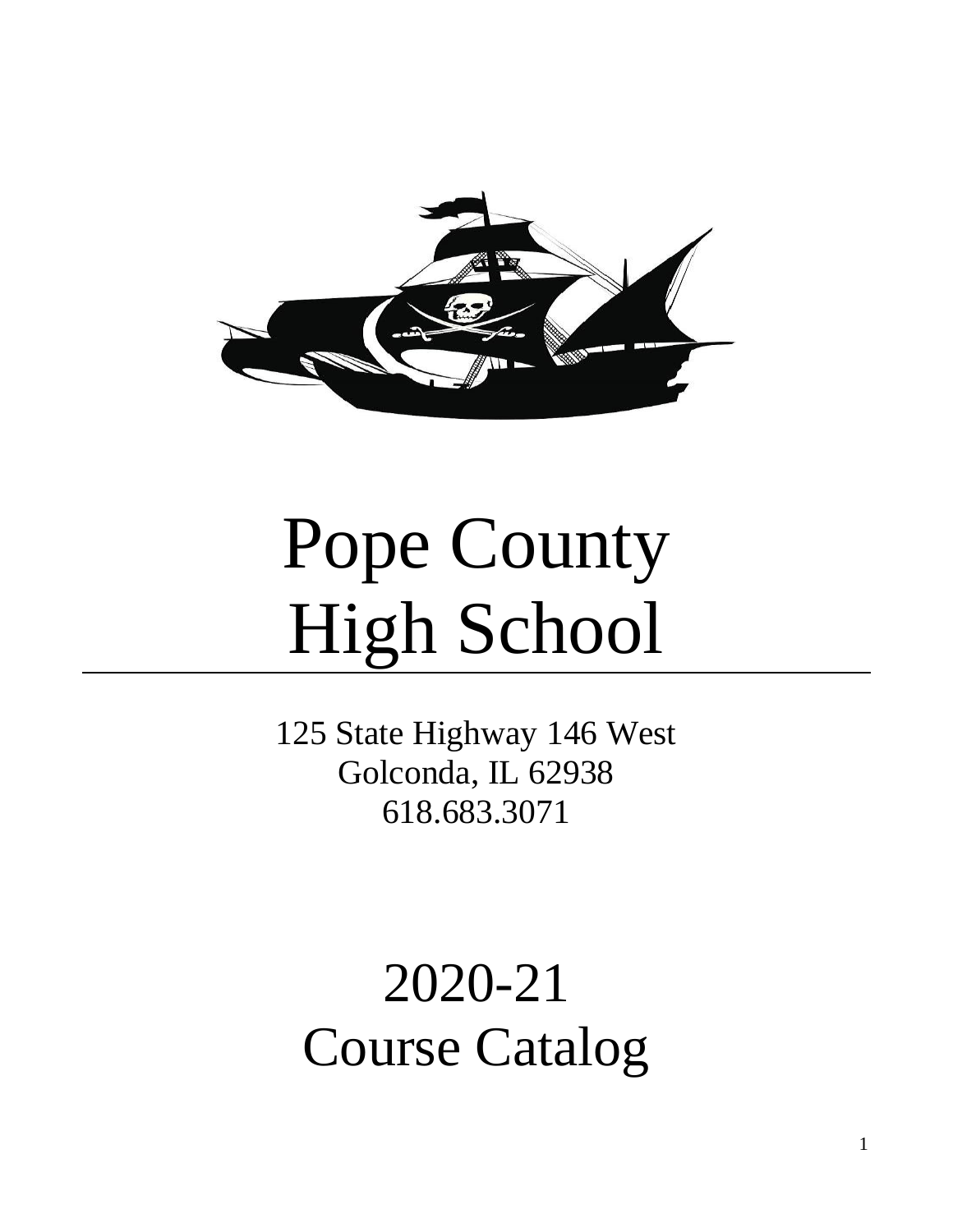### **Table of Contents**

| <b>Agriculture Department</b>                 | 3  |
|-----------------------------------------------|----|
| <b>Business Department</b>                    | 6  |
| <b>English Department</b>                     | 9  |
| <b>Mathematics Department</b>                 | 9  |
| Miscellaneous Course                          | 9  |
| <b>Art Department</b>                         | 9  |
| <b>Music Department</b>                       | 10 |
| <b>Theater Department</b>                     | 10 |
| <b>Physical Education Department</b>          | 10 |
| <b>Science Department</b>                     | 10 |
| <b>Social Sciences and History Department</b> | 11 |
| <b>Special Education Department</b>           | 19 |
| <b>Additional Coursework</b>                  | 19 |
|                                               |    |

Note: Not every course will be offered every year. Also, courses may be added or deleted as needed.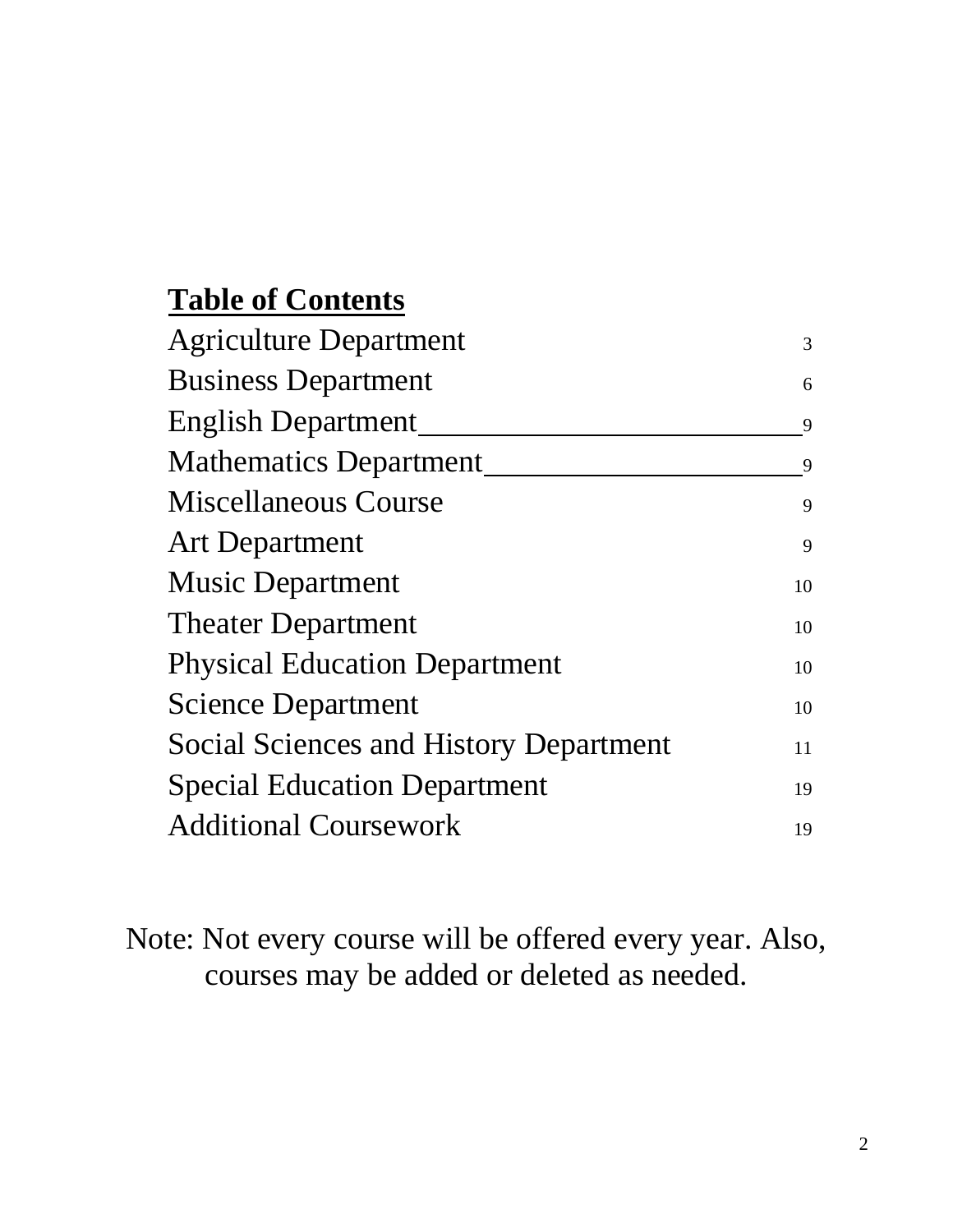# **CAREER & TECHNICAL EDUCATION**



# **AGRICULTURE DEPARTMENT**

#### <span id="page-2-0"></span>**Introduction to Agriculture**

1 Credit Pre-Requisites – None

This orientation course provides an opportunity for students to learn how the agriculture industry is organized: its major components, the FFA, the economic influence of agriculture at state, national and international levels, and the scope and types of job opportunities in the agriculture field. Basic concepts in animal science, plant science, soil science, horticulture, natural resources, agribusiness management, agricultural mechanics, agricultural biotechnology, food science technology, environmental science and aqua cultural science and technology will be presented. (9)

#### **Basic Horticultural Science**

1 Credit Pre-Requisites – None

This course is designed to introduce students to the horticulture industry and provide them with basic plant science knowledge that can be further developed in advanced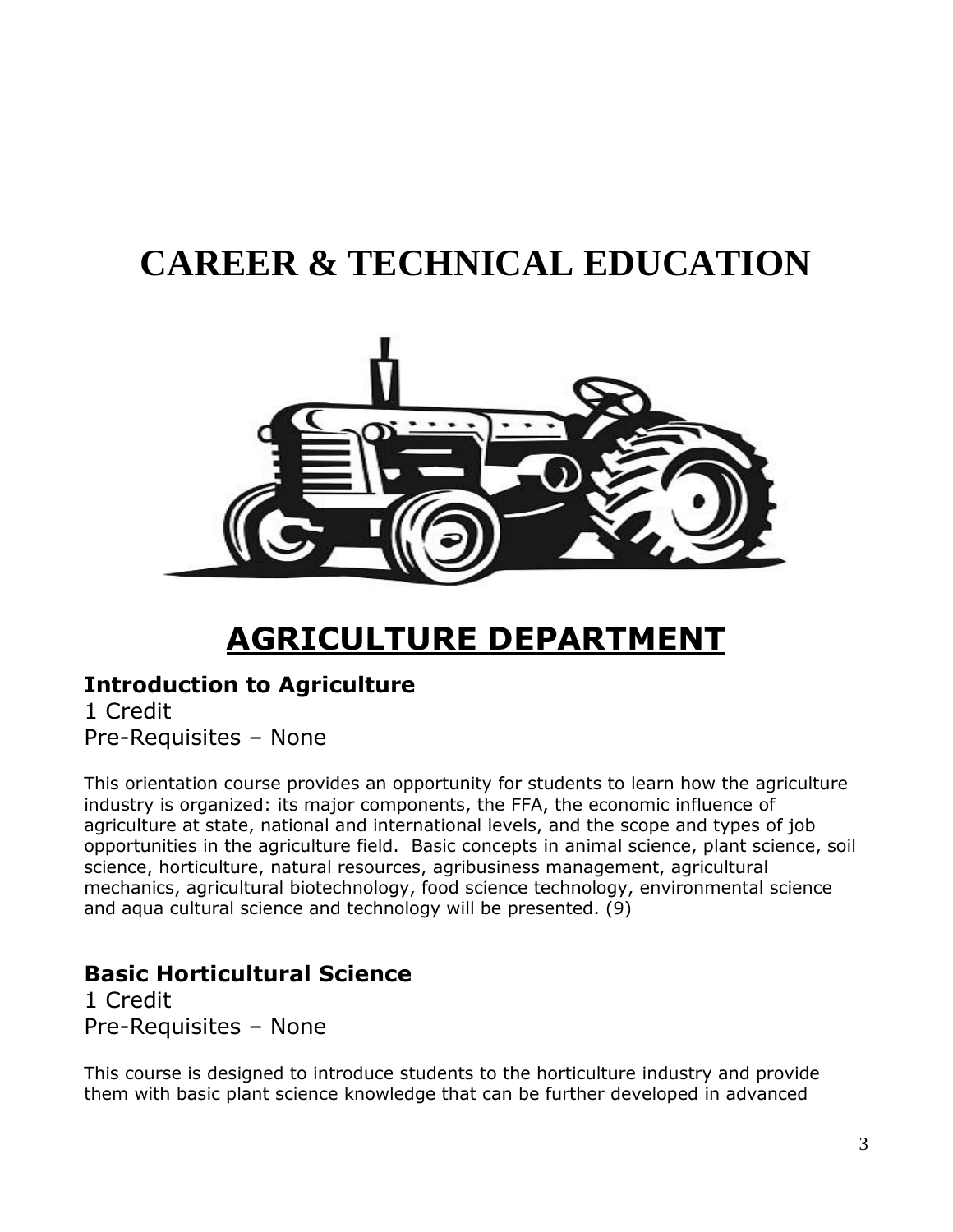horticulture courses. Major units of instruction include horticulture research, horticultural careers, plant anatomy, seed germination, plant propagation, growing media, pest management, hydroponics, identifying horticultural plants, growing greenhouse crops, and floral design. Improving computer and workplace skills will be a focus. Participation in FFA student organization activities and Supervised Agricultural Experience (SAE) projects is an integral course component for leadership development, career exploration and reinforcement of academic concepts. (9)

#### **Basic Agricultural Science**

1 Credit Pre-Requisites – None

This course builds on basic skills and knowledge gained in the Introduction to the Agricultural Industry course. Major units of instruction include agricultural research, soil science, advanced plant science, biotechnology, advanced animal science. Applied science and math skills and concepts will be stressed throughout the course as they relate to each area. Improving computer and workplace skills will be a focus. Participation in FFA student organization activities and Supervised Agricultural Experience (SAE) projects is an integral course component for leadership development, career exploration and reinforcement of academic concepts.(9)

#### **Basic Agricultural Mechanics**

1 Credit Pre-requisites – None

In this course, theory and hands-on experiences provide opportunities for students to develop basic knowledge and skills in agricultural mechanics. Instructional areas include the basic fundamentals of maintaining and repairing small gasoline engines, basic electricity, welding, construction, cold metal work, and operating agricultural equipment safely. Improving workplace and computer skills will be a focus. Participation in FFA student organization activities and Supervised Agricultural Experience (SAE) projects is an integral course component for leadership development, career exploration and reinforcement of academic concepts. (9)

#### **Agricultural Mechanics & Technology I**

1 Credit Pre-requisites – Introduction to Agriculture (or Basic Horticultural Science) & Basic Ag Mechanics

The Agricultural Mechanics course will prepare students in a general way to sell, select and service agriculture or agribusiness technical equipment, facilities and machinery. The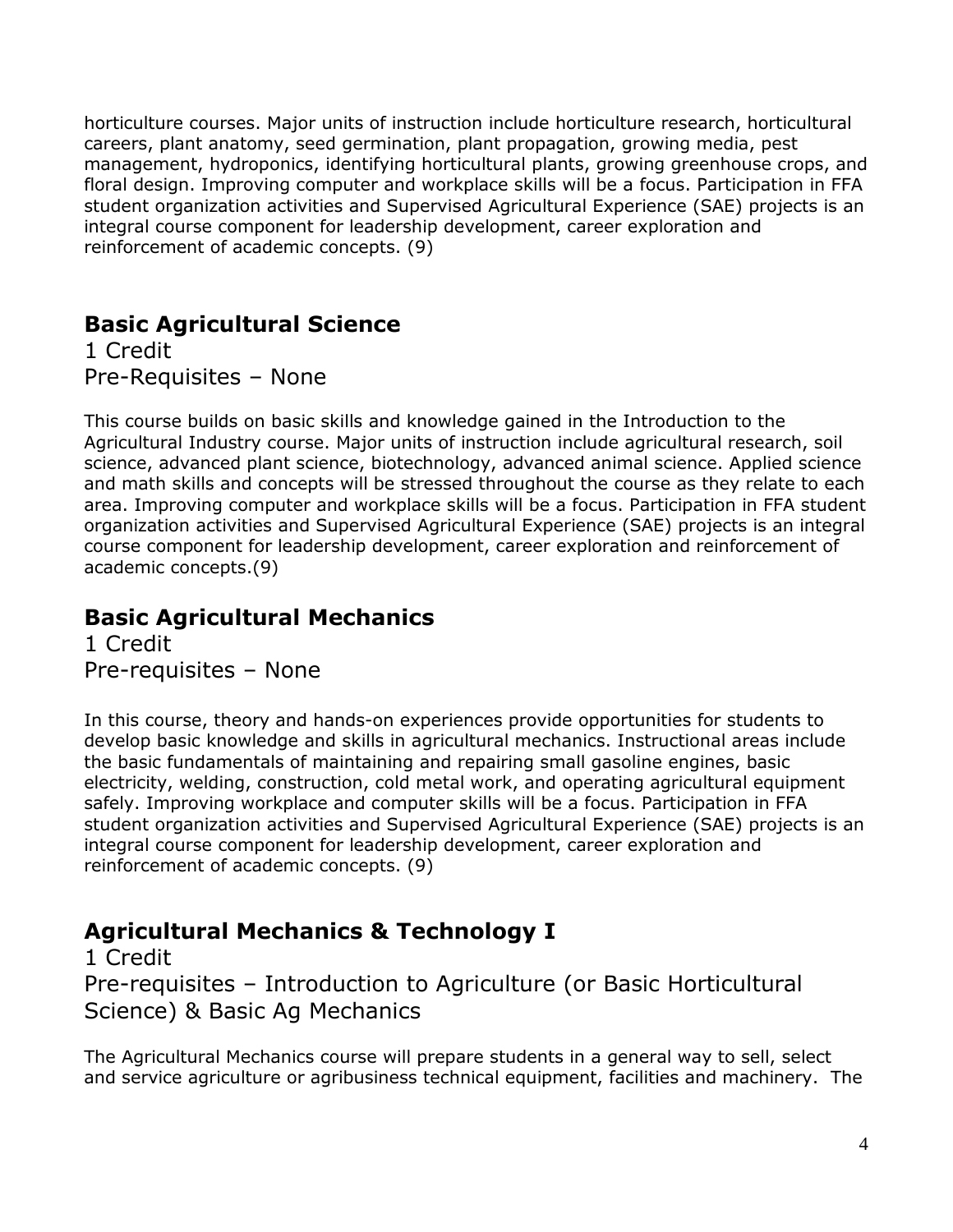students will be introduced to and obtain a basic knowledge of various types of welding, metal work, and small gas engines. (10, 11, 12)

#### **Agricultural Mechanics & Technology II**

1 Credit Pre-requisites – Agricultural Mechanics & Technology I

The Agricultural Mechanics course will prepare students in a general way to sell, select and service agriculture or agribusiness technical equipment, facilities and machinery. The students will be introduced to and obtain a basic knowledge of various types of welding, metal work, and small gas engines. (10, 11, 12)

#### **Supervised Agricultural Experiences**

1 Credit Pre-requisites – Introduction to Agriculture (or Basic Horticultural Science) & Basic Ag Mechanics

This course is designed to establish, improve, and/or expand knowledge and skills in various agricultural careers. Students will gain credit by establishing or continuing a Supervised Agricultural Experience (SAE) project at their home, at a business, or at their school often occurring outside the normal school day. SAE projects are typically entrepreneurial, placement or research based. Students are encouraged to add additional projects, experiences, scope, and growth involving managerial and decision making skills. Students will be required to verify their experiences by keeping written or computerized records including: business agreements, budgets, inventories, daily activities, hours worked, income and expenses, total earnings, depreciation, and net worth. Instructor supervision will be conducted to the student 's home, place of employment, or location of project. SAE records should be evaluated at least once per month. In addition, classroom time may be incorporated for foundational knowledge related to the SAE. SAE lessons are integrated into each agricultural course which can also provide foundational knowledge. SAE participation can lead to fulltime employment, scholarships, and awards through the FFA.(9, 10, 11,12)

#### **Agriculture Welding I**

1 Credit Pre-requisites – Basic Ag. Mechanics or Instructor Approval

Agriculture Welding courses provide students with the skills and knowledge that are specifically applicable to the tools and equipment used in the agricultural industry. In learning to apply basic industrial knowledge and skills (engines, power, welding, and carpentry, among others), students may explore a broad range of topics, including the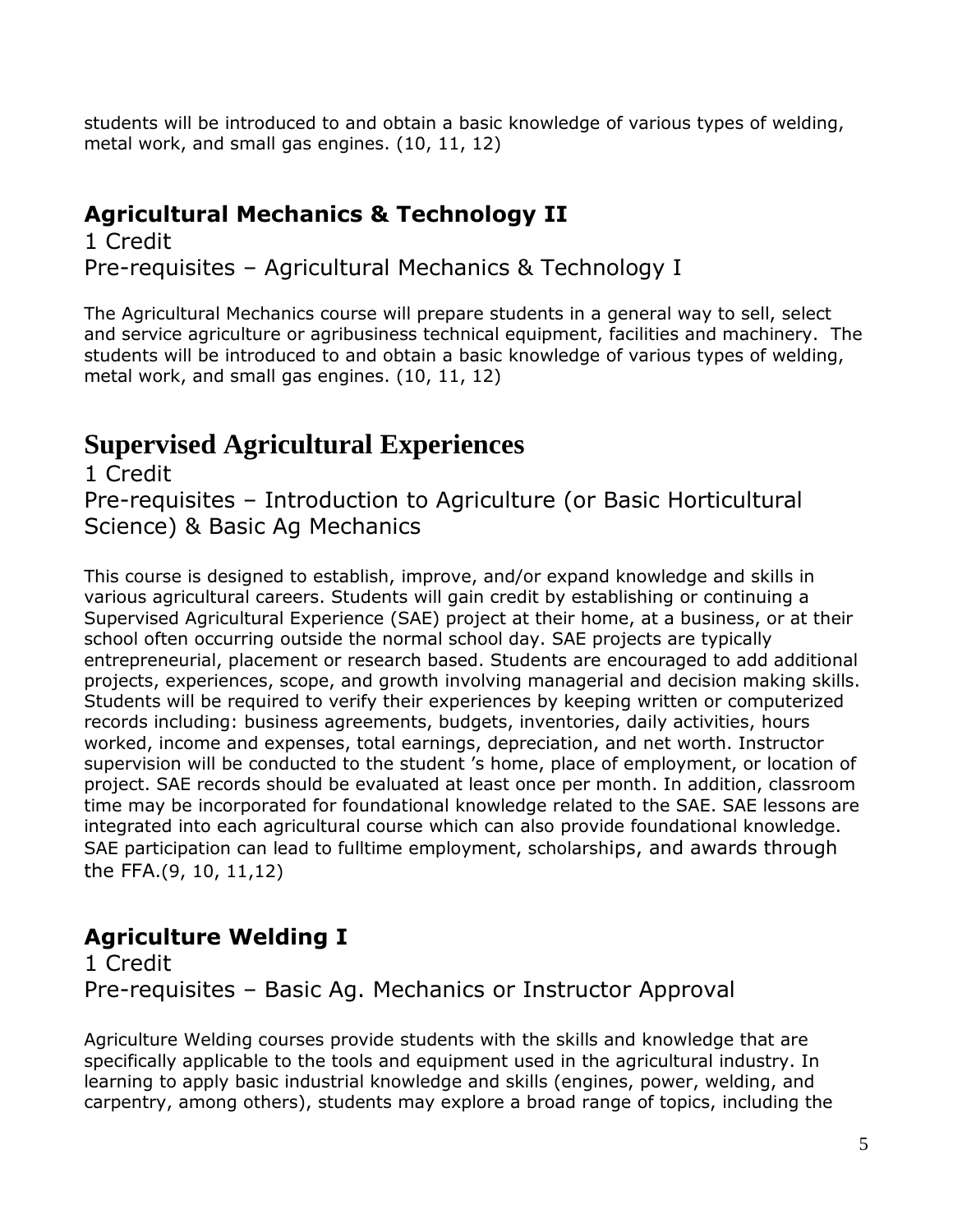operation, mechanics, and care of farm tools and machines; the construction and repair of structures integral to farm operations; an introduction or review of electricity and power; and safety procedures. (10 with approval, 11, 12)

#### **Agriculture Welding II**

1 Credit Pre-requisites – Agriculture Welding I

This course provides advanced opportunities to increase skills learned in Agriculture Welding. (11, 12)

#### **Agriculture Welding III**

1 Credit Pre-requisites – Agriculture Welding II

This course provides advanced opportunities to increase skills learned in Agriculture Welding. (12)



# **BUSINESS DEPARTMENT**

#### <span id="page-5-0"></span>**Keyboarding and Formatting**

½ Credit Pre-requisites - None

Keyboarding and Formatting is a course designed to develop basic skills in touch keyboarding techniques for entering alphabetic, numeric, and symbol information found on computers and terminals. Students will learn to edit and format text and paragraphs, change fonts, work with headers and footers, cut and paste text, create and use tab keys, create labels, and work with multiple windows. Students will format documents such as letters, envelopes, memorandums, reports, and tables for personal, educational, and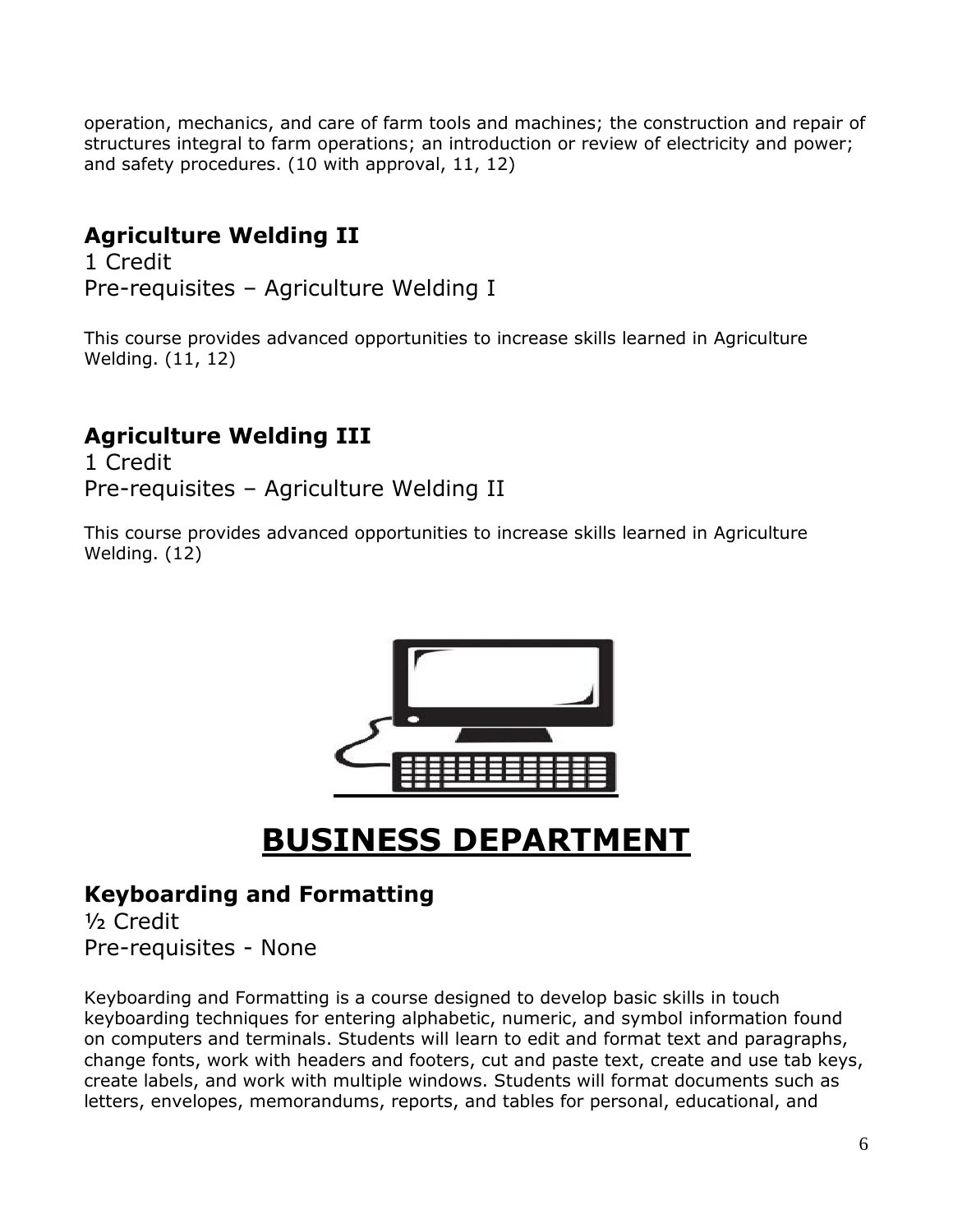business uses. During the second half of the course, major emphasis is placed on formatting documents, improving proofreading skills, and increasing speed and accuracy. (9)

#### **Computer Applications**

½ Credit Pre-requisites - None

Consumer Economics course provide students with an understanding of the concepts and principles involved in managing one's personal finances. Topics may include savings and investing, credit, insurance, taxes and social security, spending patterns and budget planning, contracts, and consumer protection. These courses may also provide an overview of the American economy. (9)

#### **Introductory Business**

1 Credit Pre-requisites - None

Introductory Business courses survey an array of topics and concepts related to the field of business. These courses introduce business concepts such as banking and finance, the role of government in business, consumerism, credit, investment, and management. They usually provide a brief overview of the American economic system and corporate organization. Introductory Business courses may also expose students to the varied opportunities in secretarial, accounting, management, and related fields. (9)

#### **Business Law**

1 Credit Pre-requisites – Introductory Business preferred

Introduces law and the origins and necessity of the legal system; provides insight into the evolution and development of laws that govern business in our society; develops an understanding of how organization and operation of the legal system impact business; develops an understanding of rights and duties within the business environment; and includes contractual responsibility, protection of individual rights in legal relationships relative to warranties, product liability, secured and unsecured debts, negotiable instruments, agencies, employer-employee relations, property ownership and transfer,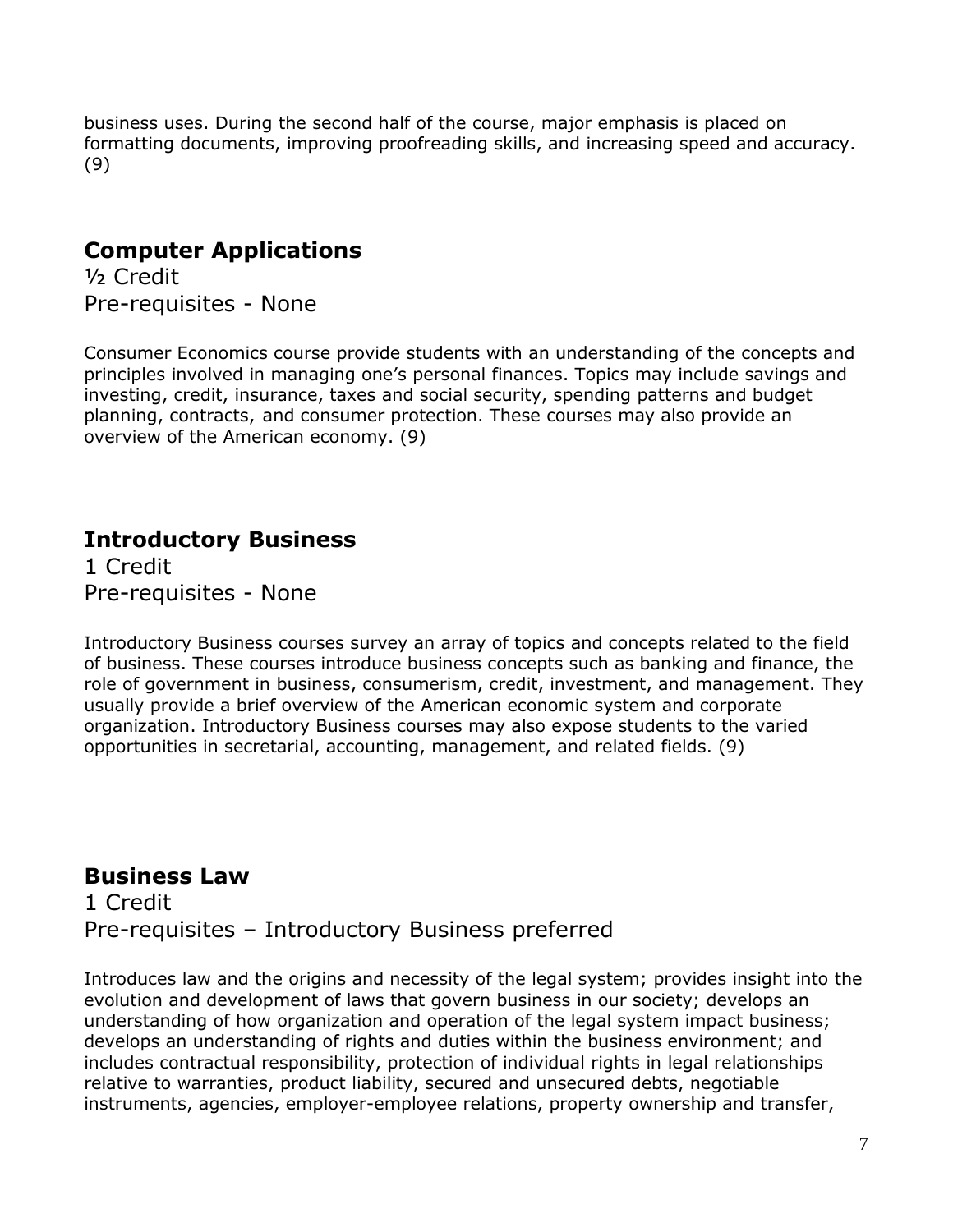landlord and tenant, wills and estates, community property, social security, and taxation. (10, 11, 12)

#### **Consumer Education**

½ Credit Pre-requisites – None

Consumer Economics course provide students with an understanding of the concepts and principles involved in managing one's personal finances. Topics may include savings and investing, credit, insurance, taxes and social security, spending patterns and budget planning, contracts, and consumer protection. These courses may also provide an overview of the American economy. (12)

#### **Cooperative Education**

4 Credits Pre-requisites – Seniors only, instructor approval

Cooperative Education is a capstone course designed to assist students in the development of effective skills and attitudes through practical, advanced instruction in school and on the job through cooperative education. Students are released from school for their paid cooperative education work experience and participate in 200 minutes per week of related classroom instruction. Classroom instruction focuses on providing students with job survival skills and career exploration skills related to the job and improving students' abilities to interact positively with others. For skills related to the job, refer to the skill development course sequences, the task list or related occupational skill standards of the desired occupational program. The course content includes the following broad areas of emphasis: further career education opportunities, planning for the future, job-seeking skills, personal development, human relationships, legal protection and responsibilities, economics and the job, organizations, and job termination. A qualified career and technical education coordinator is responsible for supervision. Written training agreements and individual student training plans are developed and agreed upon by the employer, student and coordinator. The coordinator, student, and employer assume compliance with federal, state, and local laws and regulations. (12)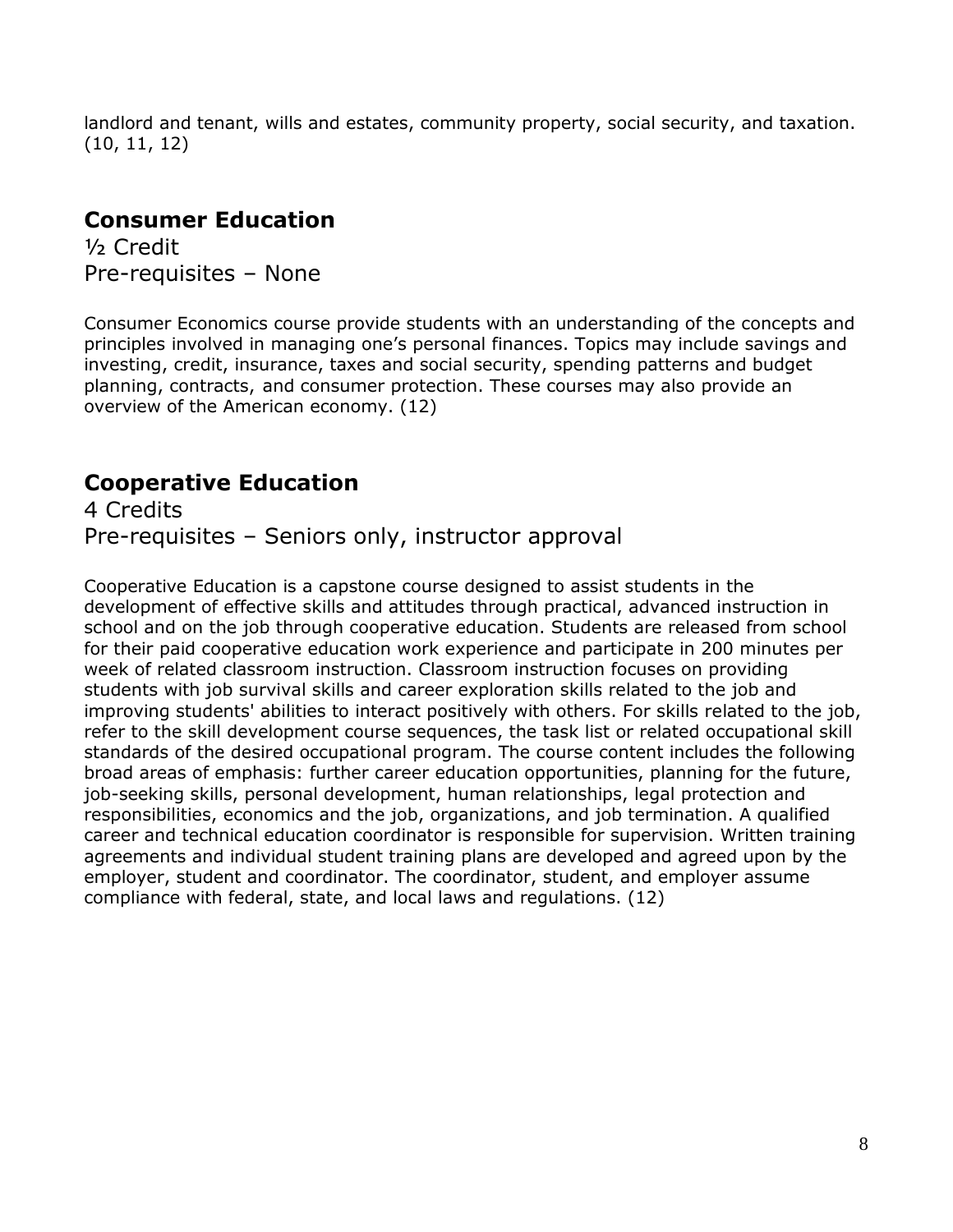<span id="page-8-0"></span>

# **ENGLISH DEPARTMENT**

#### **English I** 1 Credit Pre-requisites – None

This course is required of all students. It focuses on writing and literature. Chapters on phrases and word usage will be covered, along with descriptive, narrative, expository, and persuasive essay writing. A unit on the short story and elements of fiction will also be covered, as well as a unit on Shakespeare's *Romeo and Juliet.* Reading comprehension exercises will be integrated throughout the course. (9)

#### **English II**

1 Credit Pre-requisites – English I

This course is required of all students. It is writing intensive, while focusing on grammar and literature. Students will review proper essay structure and focus on elaboration and support when writing essays. Grammar units covered will include phrases, clauses, agreement, verb forms, usage, and punctuation. Short stories and poetry with the basic elements of literature will be covered, along with a unit of Shakespeare's *Julius Caesar.* Reading comprehension exercises will be integrated throughout the course. (10)

**English III** 1 Credit Pre-requisites – English II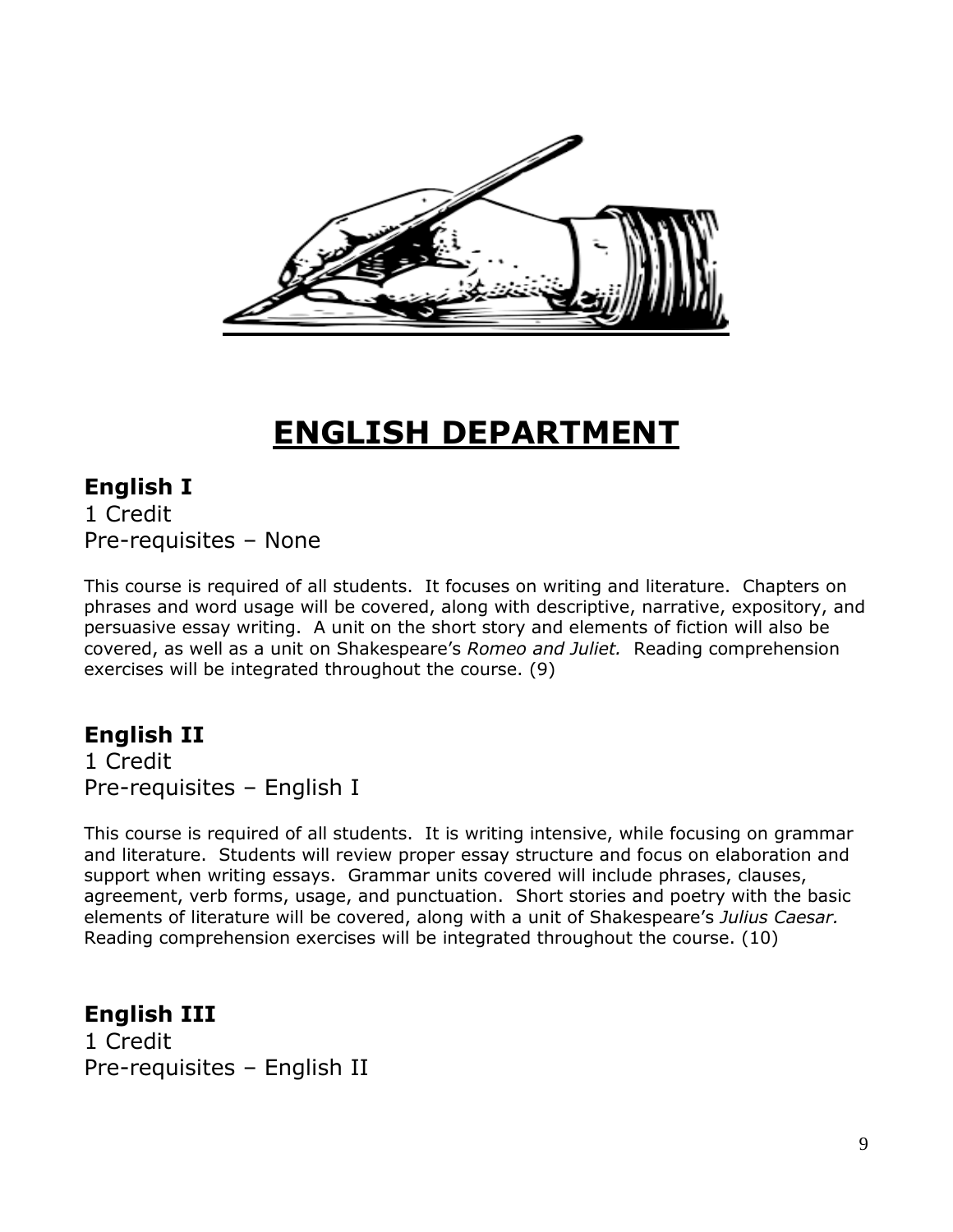English III focuses on writing, literature, and grammar. Students will learn effective strategies for developing essays through the process of pre-writing, drafting, and revising. For a variety of writing tasks including literary analysis, research papers, personal narratives, and other formal essays, students will focus on logically developing ideas with appropriate evidence, clear language, and varied sentence structure. (11)

#### **English IV**

1 Credit Pre-requisites – English III

English IV focuses on writing, literature, and grammar. There is also a segment on technical writing, which includes resumes, cover letters, and college application/scholarship essays. Students will learn effective strategies for developing essays through the process of pre-writing drafting, and revising. For a variety of writing tasks including literary analysis, research papers, personal narratives, and other formal essays, students will focus on logically developing ideas with appropriate evidence, clear language, and varied sentence structure. (12)

#### **Composition**

1 Credit per semester (2 total)

Pre-requisites – English III, Accuplacer placement

\* Weighted Class \*

\* Can earn 3 credit hours of Rhetoric and Composition through SIC if pass class with a "C" or better and minimum 16 years old\*

Composition is designed for seniors who demonstrate excellent/superior writing and analytical skills. This course emphasizes structure and style in writing and the effects these have on a writer's presentation of ideas. Each step in essay development is covered thoroughly. Students will write both personal and analytical essays, including a research paper. In addition, students will work on sentence patterns, grammar, usage and vocabulary in the context of their written work. Literature in the course includes essays, poetry, short stories, and a Shakespeare play. (12)

#### **Elements of Film & Literature**

1 Credit Pre-requisites - None

This course will explore the intersection of film and literature. Students will read The Great Gatsby, The Outsiders, and the Crucible, in addition to other works. In the process, students will be introduced to the history and theory of film. The course will also study how literary texts are translated into film. (9, 10, 11, 12)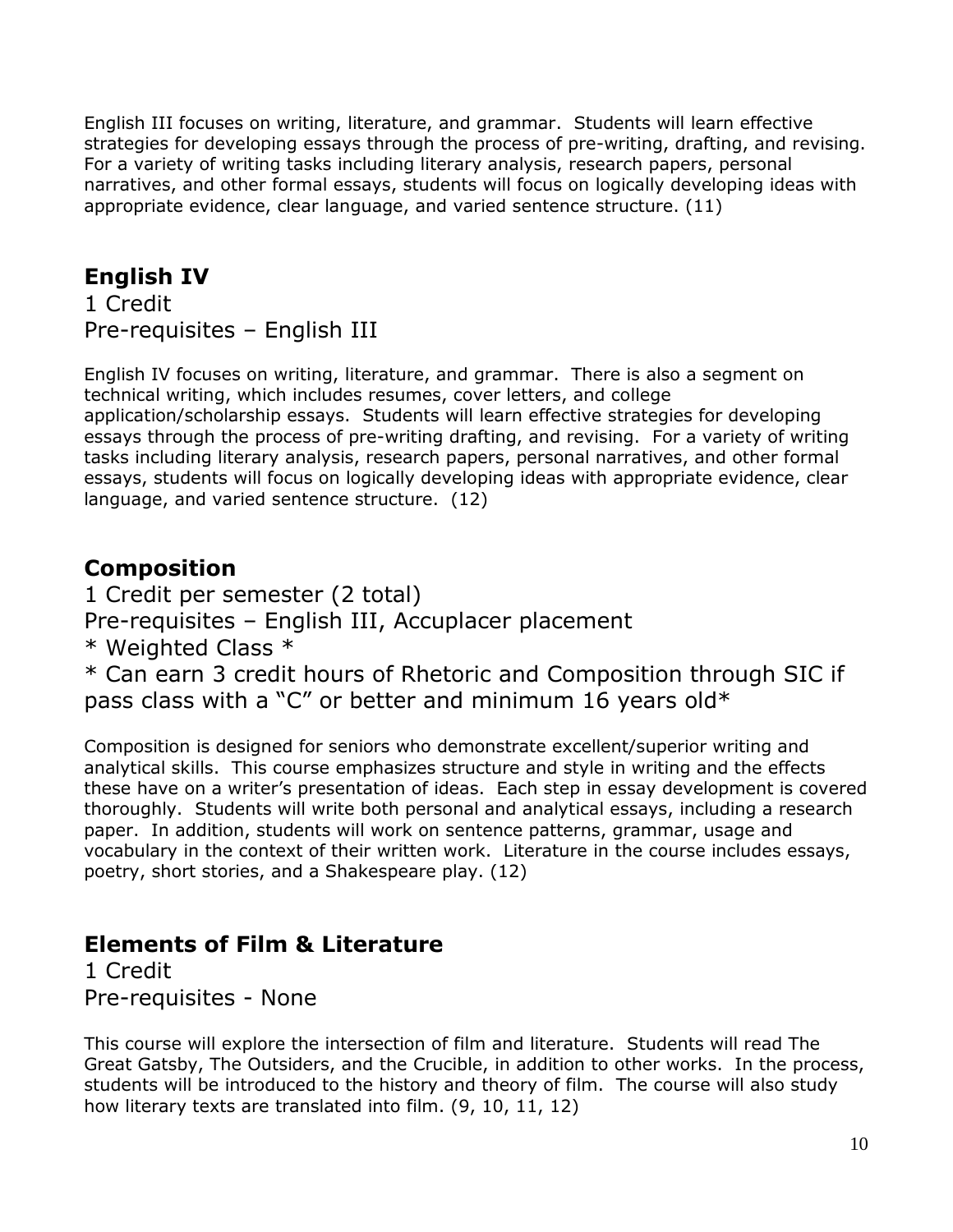#### **Elements of Film & Literature II**

1 Credit Pre-requisites – None

This course emphasizes the intersection of film and literature with an emphasis on nonfiction, documentary film and literature. (9, 10, 11, 12)

#### **Speech**

½ Credit Pre-requisites – None

This public speaking course will help students to research topics, organize, prepare and deliver speeches. Types of speeches to be delivered will include: informative, demonstration, and persuasive. Some four-year colleges do not acknowledge this course as an English credit. (11)

#### **English/ Language Arts Laboratory (English 109 for SIC)**

1 Credit Pre-requisites – must turn 16 years old during semester enrolled (for dual credit) \*earn 3 college credits, dual credit\*

Language Arts Laboratory courses provide instruction in basic language skills, integrating reading, writing, speaking, and listening, while placing great emphasis on the progress of individual students. Course content depends upon students' abilities and may include vocabulary building, improving spelling and grammar, developing writing and composition skills, reading silently or aloud, and improving listening and comprehension abilities.

This course involves comprehensive instruction on basic reading, writing and study skills needed to be successful in college course work. Areas of instruction will cover a review of basic grammar, vocabulary development, comprehension skills, critical and literal reading skills, study strategies, paragraph and essay development, and, the use of technology to complete assignments.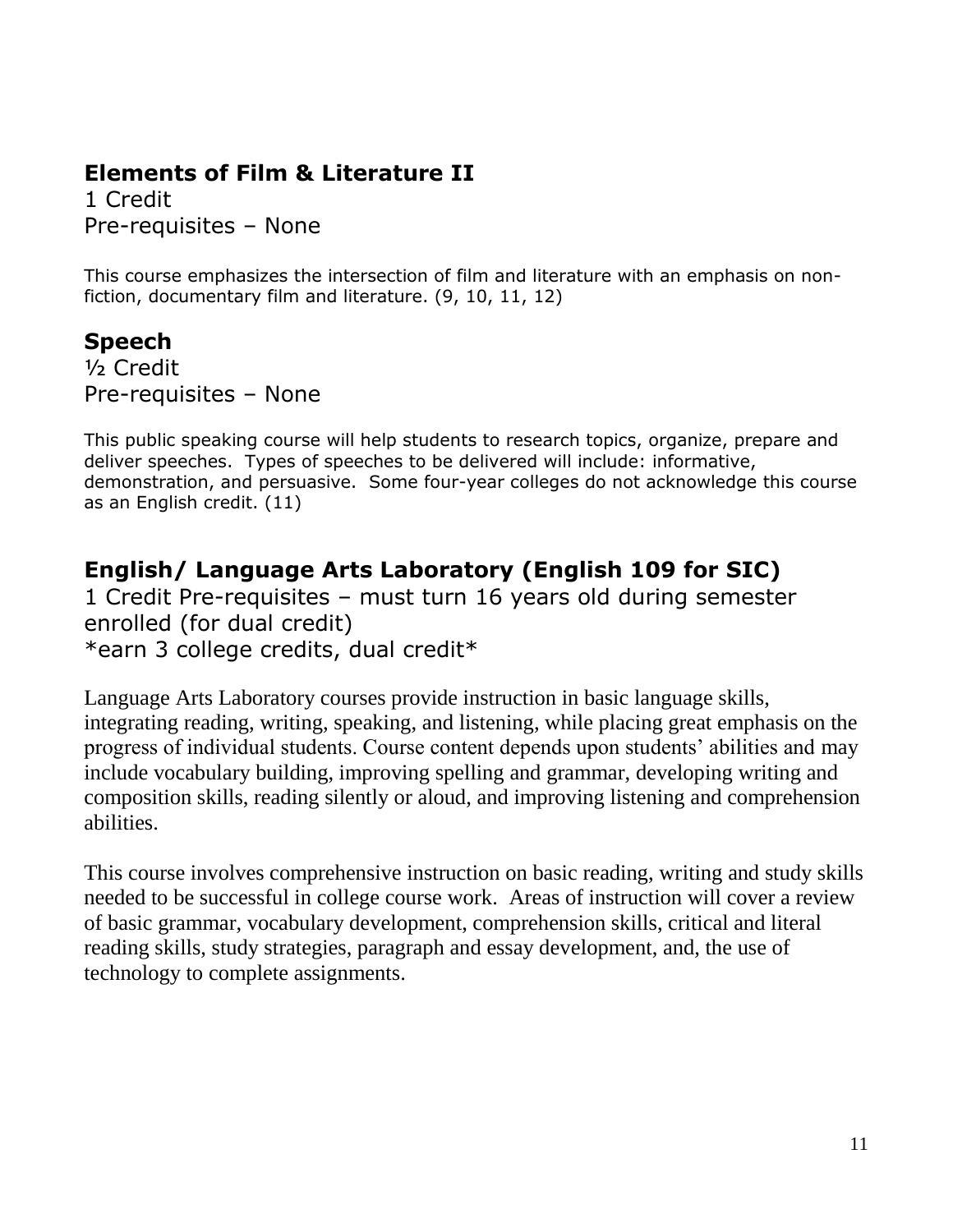

# **MATHEMATICS DEPARTMENT**

#### <span id="page-11-0"></span>**Pre- Algebra**

1 Credit Pre-requisites – None

Pre- Algebra course deals with rational and irrational numbers and expressions, equations and inequalities, monomials and polynomials, factoring algebraic expressions, graphing, and solving linear and quadratic equations. **It is to help students better prepare for Algebra I, a course required for graduation.** Technology used in this course includes hand-held scientific calculators, smart board, student computers, and web-based interactive algebra sites. (9)

#### **Algebra I** 1 Credit Pre-requisites – None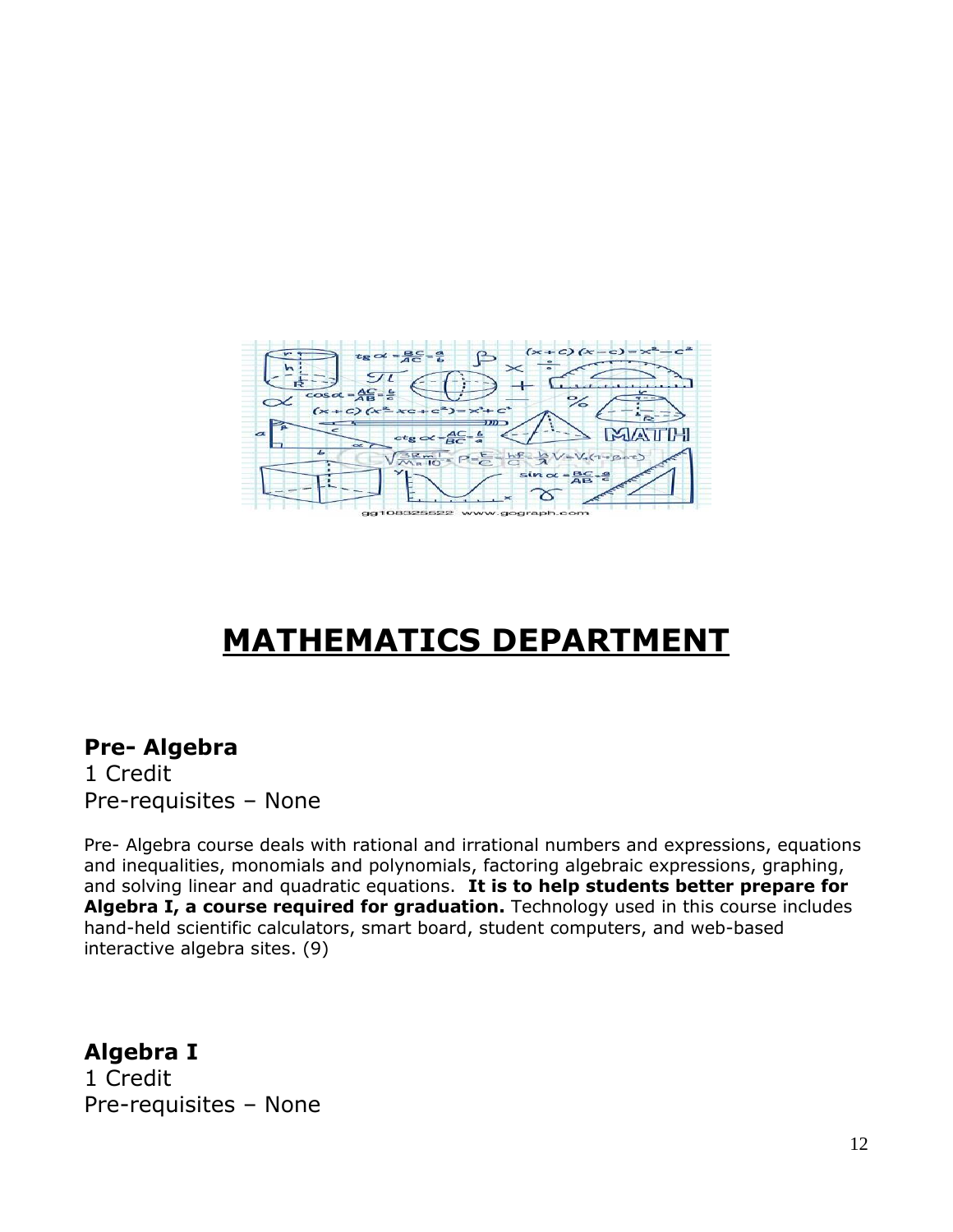Algebra I course deals with rational and irrational numbers and expressions, equations and inequalities, monomials and polynomials, factoring algebraic expressions, graphing, and solving linear and quadratic equations. Technology used in this course includes handheld scientific calculators, smart board, student computers, and web-based interactive algebra sites. (9)

#### **Algebra II**

1 Credit Pre-requisites – Algebra I

This course expands on the knowledge base gained by the student in Algebra I. Topics covered in Algebra II are examined in greater depth and the student is introduced to additional topics that will prepare the student for courses in Geometry, Trigonometry, and Pre-calculus. Technology used in this course includes hand-held scientific and/or graphing calculators, smart board, student computers, and web-based interactive algebra sites. (11)

#### **Geometry**

1 Credit Pre-requisites – Algebra I

This class combines both plane and solid geometry into a deductive approach to problem solving relating to lines, points, planes, angles, and regular polygons. The course also gives an introduction to Right Triangular Trigonometry. Technology used in this course includes hand-held scientific and/or graphing calculators, smart board, student computers, and web-based interactive algebra sites. (10)

#### **Technical Math**

.5 to 1 Credit Pre-requisites – Algebra I

Technical Math (CTE) Math course framework intended and designed specifically to transition students to post-secondary technical pathways or careers. Course work should align directly with the post-secondary technical math or career pathway. The course should encompass, but is not limited to number sense and number systems, geometry, and basic algebra delivered through authentic, contextualized, problem based learning environments not limited to stand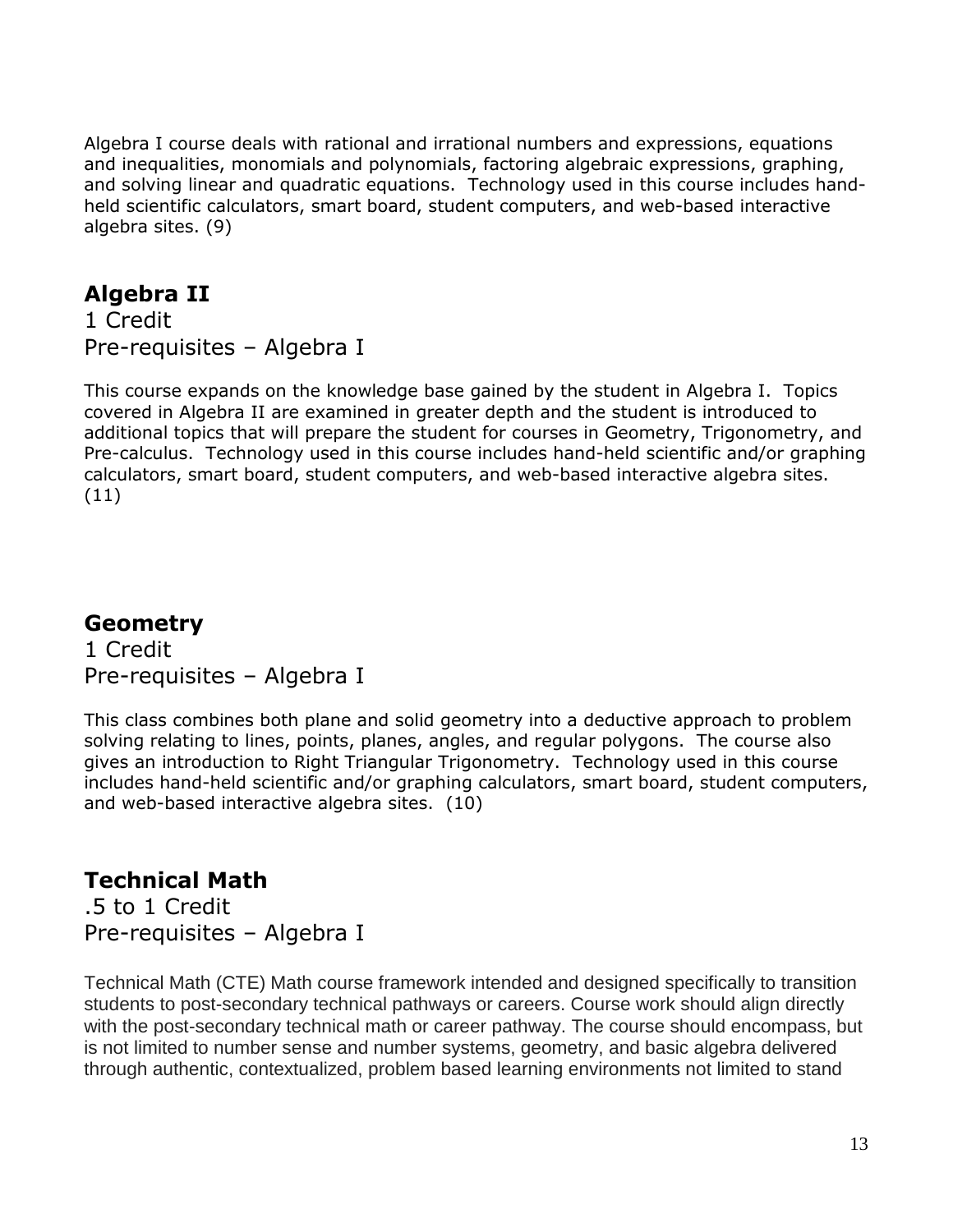alone courses, but may be incorporated into existing career and technical education (CTE) courses. (11)

#### **Mathematics Proficiency Development**

1 Credit Pre-requisites – Algebra I or teacher recommendation

Mathematics Proficiency Development courses are designed to assist students in acquiring the skills necessary to pass proficiency examinations. (10, 11. 12)

#### **Pre-Calculus**

1 Credit Pre-requisites – Algebra I, Algebra II, and Geometry

The main objective of this course is to demonstrate to students how to use functions to simplify real world situations, putting students in a position from where they can pose "what if?" questions and receive reasonable answers. A second objective of this course is to prepare students to take calculus in upcoming years. Topics covered include the study of functions (polynomial, power, exponential, logarithmic, rational, irrational, and trigonometric), conic sections, polar coordinated, parametric equations, complex numbers and vectors. (11, 12)

#### **Statistics** \*Weighted Course\*

#### 1 Credit Pre-requisites – Pre-Calculus or by teacher recommendation

Mathematics Proficiency Development courses are designed to assist students in acquiring the skills necessary to pass proficiency examinations. (11, 12)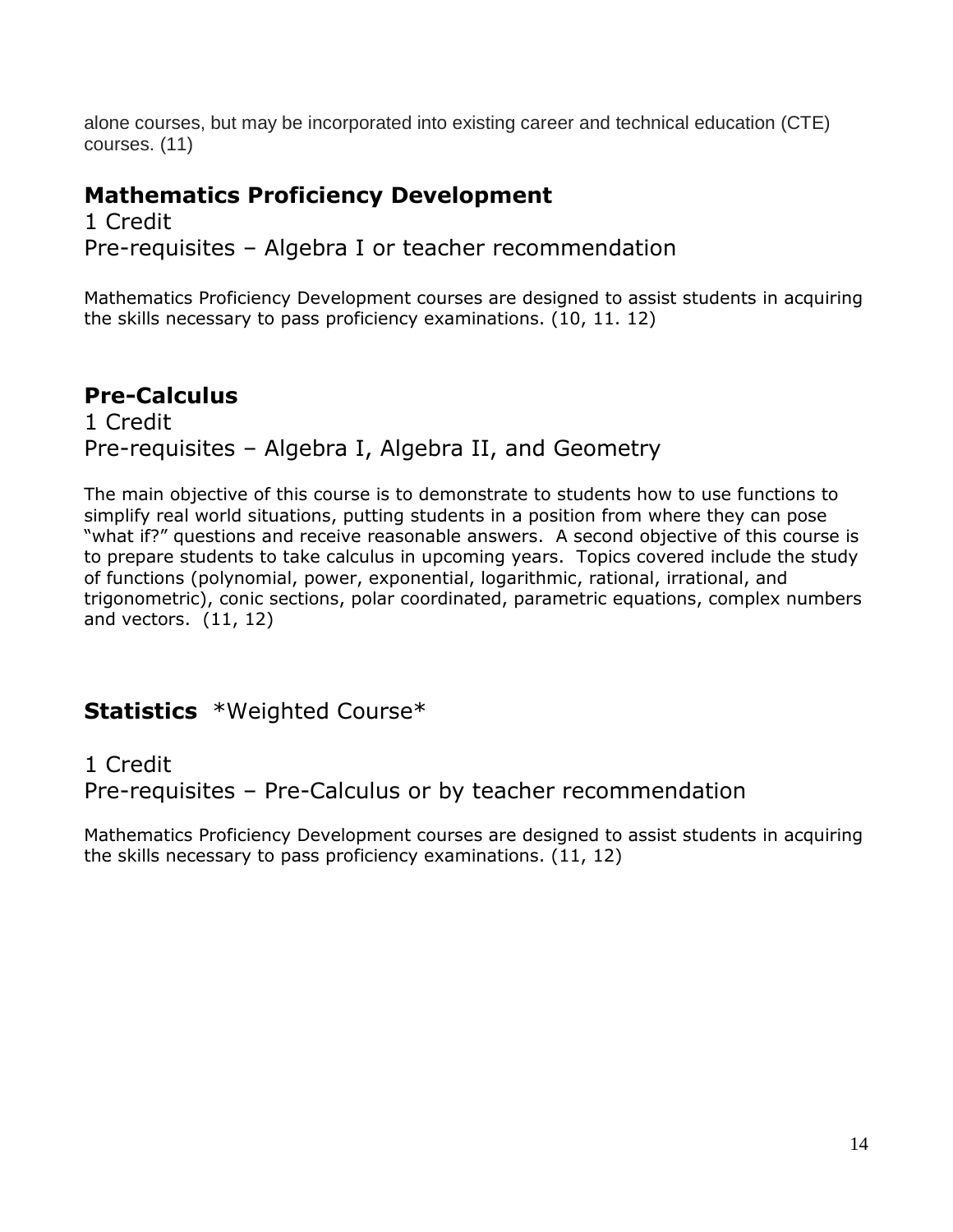# **MISCELLANEOUS COURSES**

<span id="page-14-0"></span>

#### **Creative Writing**

½ Credit Pre-requisites – None

Creative Writing courses offer students the opportunity to develop and improve their technique and individual style in poetry, short story, drama, essays, and other forms of prose. The emphasis of the courses is on writing; however, students may study exemplary representations and authors to obtain a fuller appreciation of the form and craft. Although most creative writing classes cover several expressive forms, others concentrate exclusively on one particular form (such as poetry or playwriting). (9, 10, 11, 12)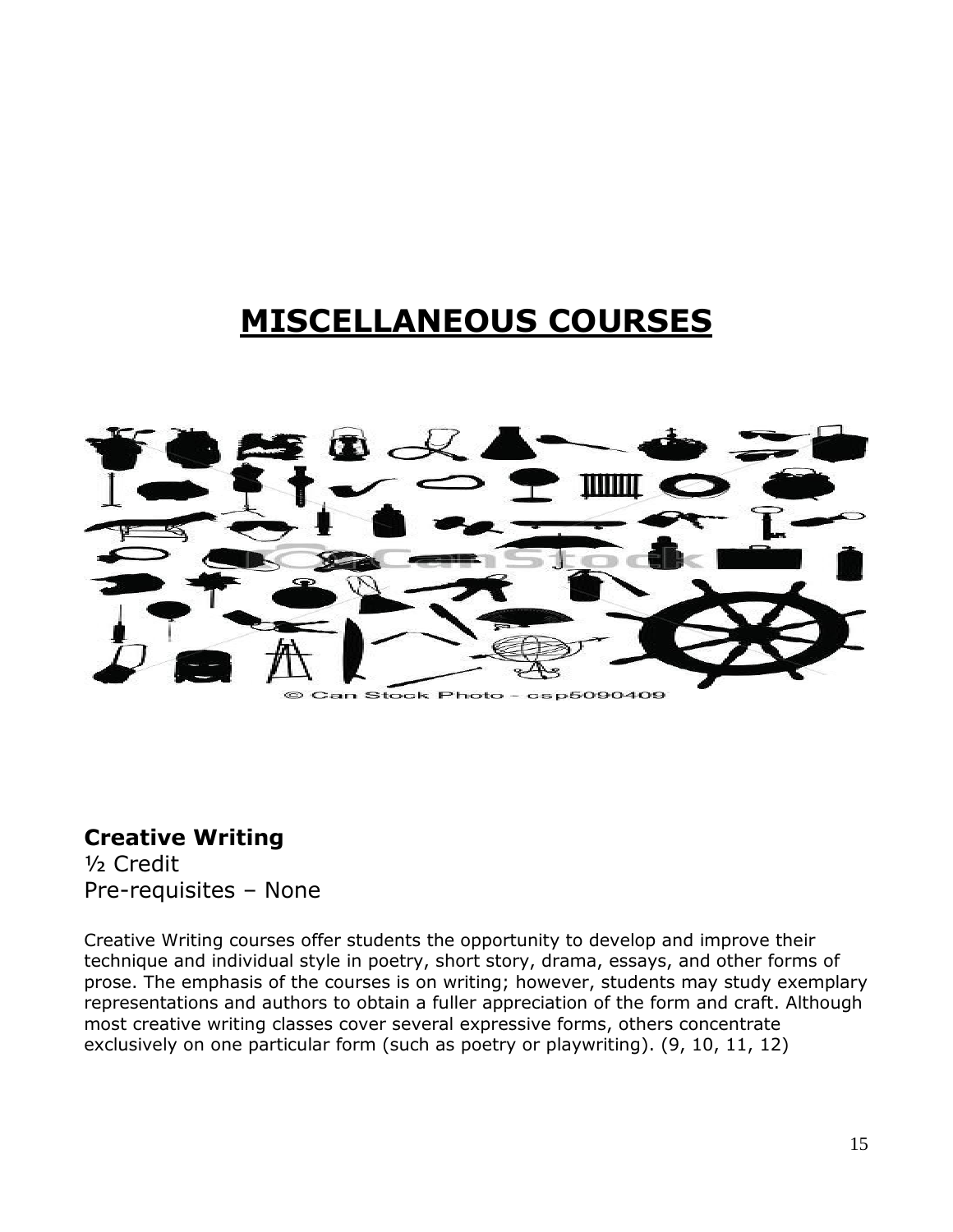#### **Driver's Education**

1 Credit Pre-requisites – None

In order for students to enroll in Driver's Education they must meet the following requirements:

- 1) A student must have passed 8 semester classes previously
- 2) A student must be 15 years old by October 15 (first semester) or March 15 (second semester) to enroll in the course. Instructor will give preference to the older students.

This course consists of 30 hours of classroom instruction and 6 hours of behind-the-wheel instruction. In order to be eligible for their license at age 16, students must pass a minimum required practical driving evaluation. A student will only be allowed 4 absences (excused or unexcused) during the classroom portion of the course. On the  $5<sup>th</sup>$  absence the student will be dropped from the class. If the course is dropped later than 2 weeks into the semester, then the student will not be able to receive a credit for any class that period. (9, 10)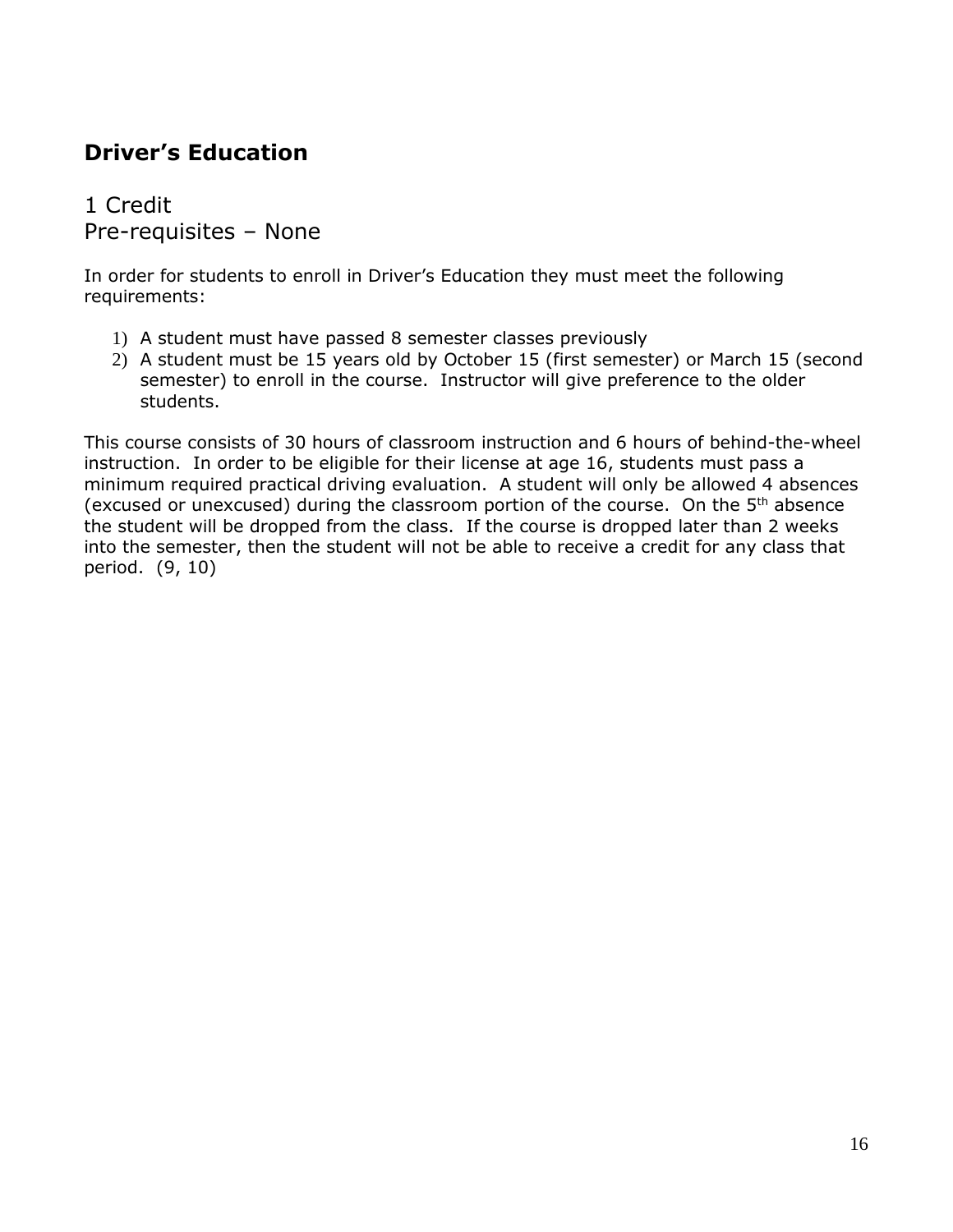#### **Health** 1/2 Credit Pre-requisites – By teacher request

Topics covered within Health Education courses may vary widely, but typically include personal health (nutrition,

mental health and stress management, drug/alcohol abuse prevention, disease prevention, and first aid) and

consumer health issues. The courses may also include brief studies of environmental health, personal development,

and/or community resources

#### **Journalism**

1 Credit Pre-requisites – Instructor approval

Journalism courses (typically associated with the production of a school newspaper, yearbook, or literary magazine) emphasize writing style and technique as well as production values and organization. Journalism courses introduce students to the concepts of newsworthiness and press responsibility; develop students' skills in writing and editing stories, headlines, and captions; and teach students the principles of production design, layout, and printing. Photography and photojournalism skills may be included.

#### **Senior Seminar**

1 Credit Pre-requisites – None

Seminar courses vary widely, but typically offer a small peer group the opportunity to investigate areas of interest. Course objectives may include improvement of research and investigatory skills, presentation skills, interpersonal skills, group process skills, and problem-solving and critical-thinking skills. Seminars aimed at juniors and seniors often include a college and career exploration and planning component. (12)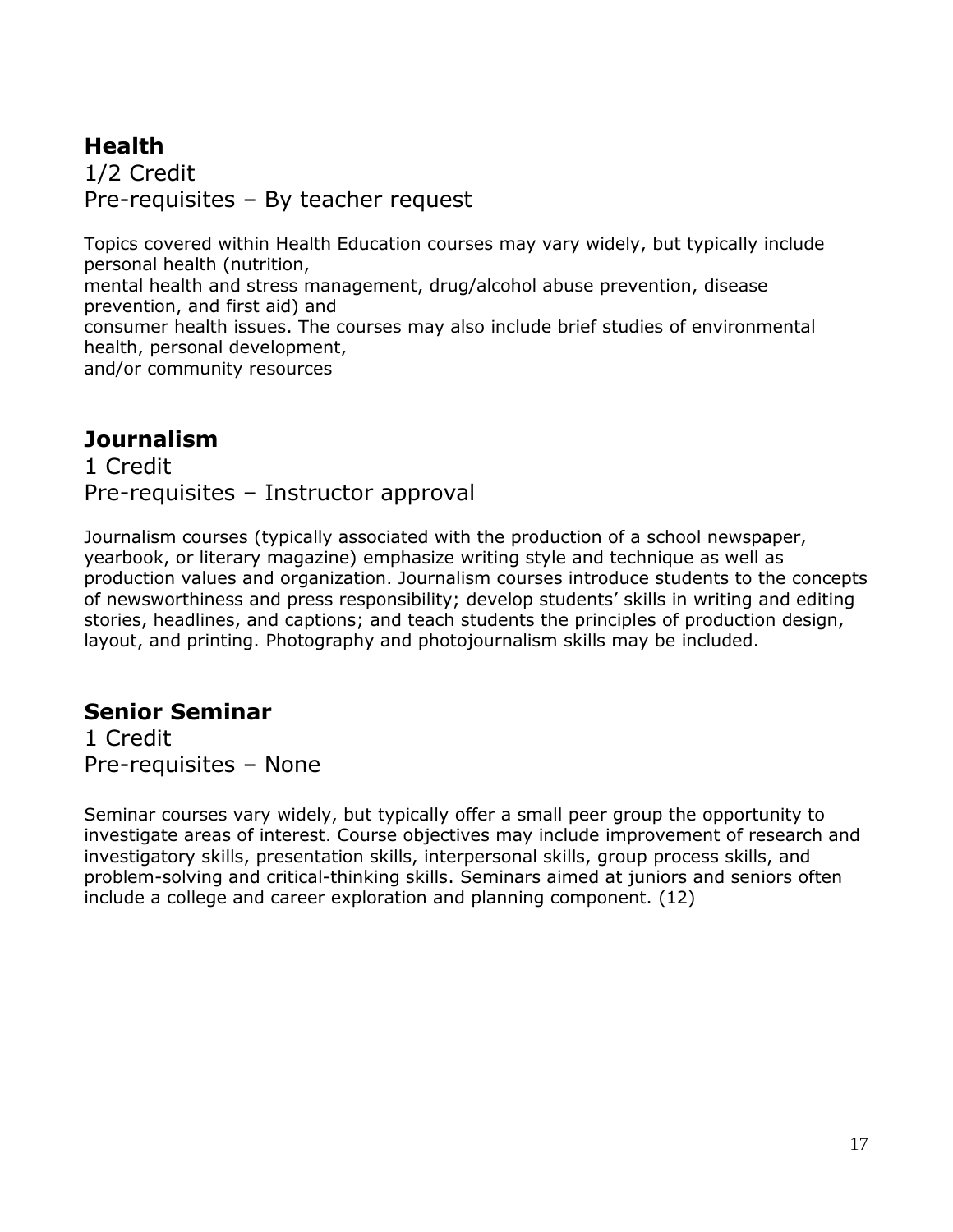#### **SIC Online**

1 Credit (Elective, can count in lieu of PE) Pre-requisites – None

Course designed for students to continue and build in the Early College Program with partnering local community college. (10 with approval, 11, 12)

# **FINE ARTS DEPARTMENT**



# **ART DEPARTMENT**

#### <span id="page-17-0"></span>**Art I**

1 Credit Pre-requisites – Must have a "C" or better from  $8<sup>th</sup>$  grade Art

In this class the elements and principles of art will be introduced through a variety of media and processes. Students will gain the skills and techniques necessary to proceed into more advanced art courses. Some areas covered will be drawing, painting, and 3-D art. (9, 10, 11, 12)

#### **Art II**

1 Credit Pre-requisites  $-1$  year of Art I with a "C" or better average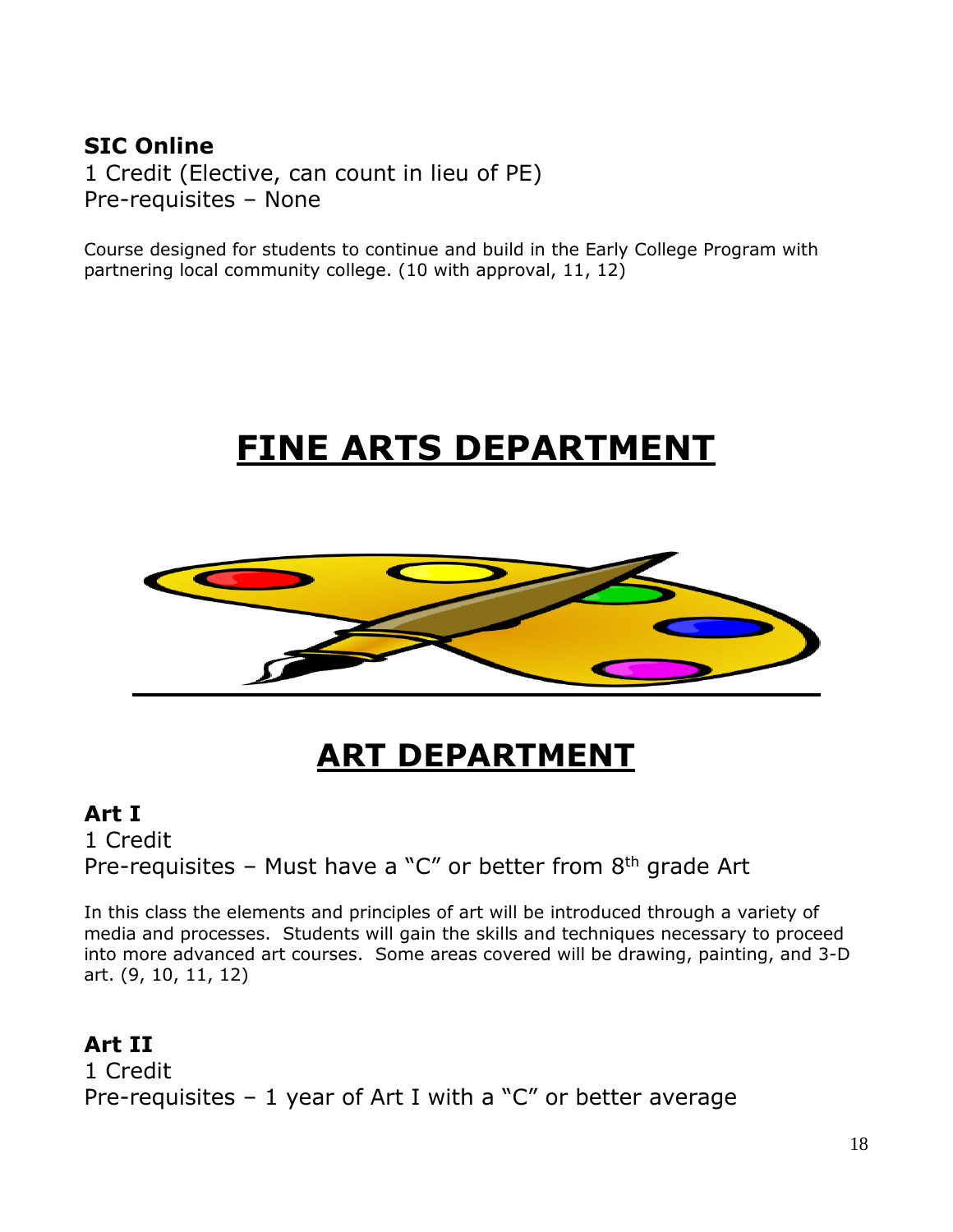This course is for the intermediate art student who has successfully completed two semesters of Art I. The intermediate student will be expanding on their expertise previously attained in Art I and will be expected to plan and perform more complex art tasks. (10, 11, 12)

#### **Art III**

1 Credit Pre-requisites – 1 year of Art II with a "C" or better average

This course is designed for the more advanced student who has successfully completed two semesters of Art II. The student will continue to expand their expertise previously learned in Art I and Art II. They will be expected to work more independently and to plan and create more complex works of art (11, 12)

#### **Art IV** 1 Credit Pre-requisites – Art I, Art II, Art III or Permission

Advanced Art students will, for the most part, work independently under the supervision and guidance of the instructor. Students will be required to produce 4 major projects for each quarter. Students may choose to work in any media they choose, and must possess the self-discipline to work independently on a timed schedule. (12)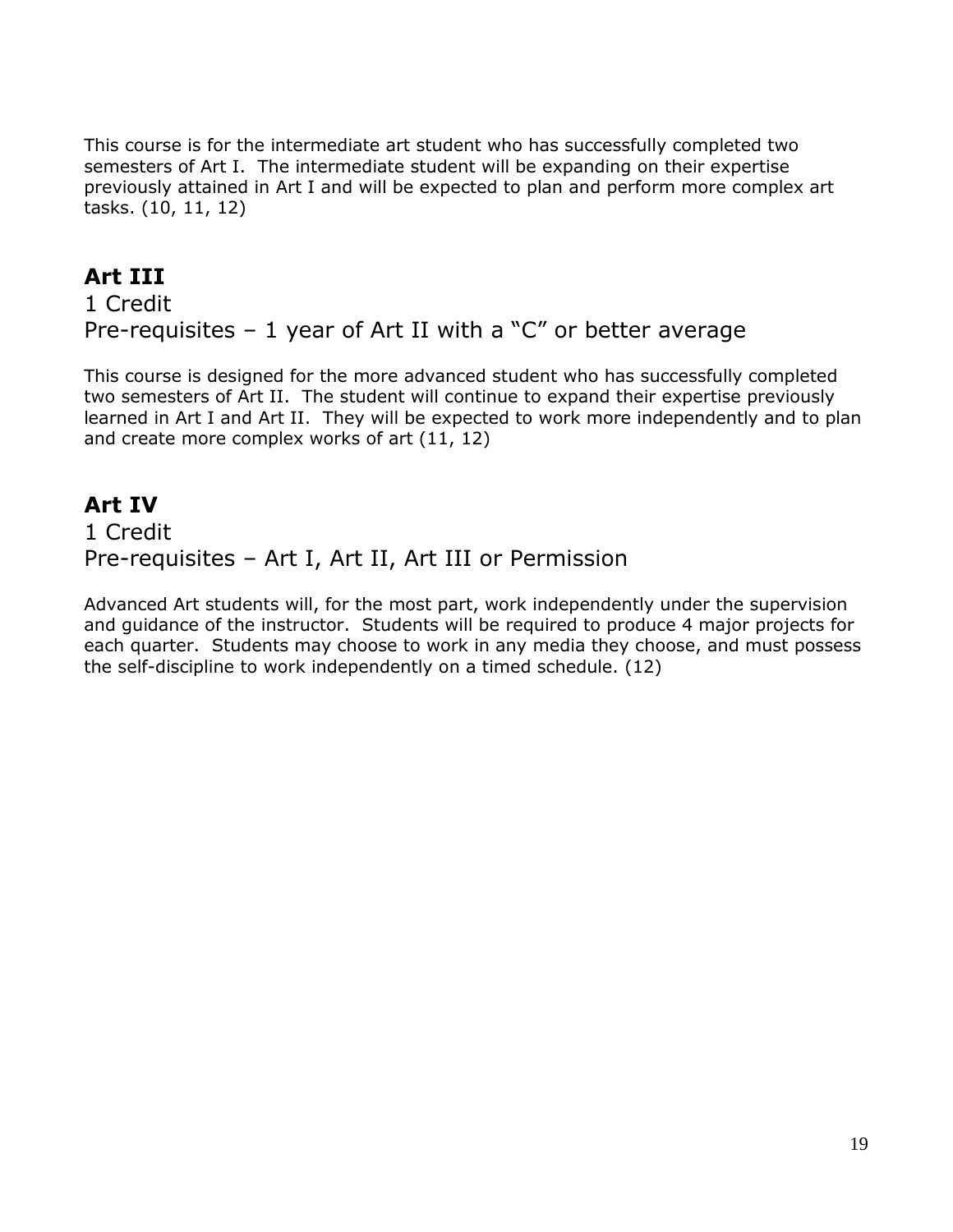# **MUSIC DEPARTMENT**

<span id="page-19-0"></span>

#### **Choir** 1 Credit Pre-requisites - None

This course is designed to be a learning experience and performing organization. It is open to anyone willing to sing. The choir will perform as a concert group in Pope County and the surrounding areas. For a better learning experience and to keep quality standards up to an acceptable level, each student must be willing to participate and sing everyday in class and at any extra rehearsals required. Students must attend all performances.

Extra opportunities to participate in signing outside of school will be offered when available such as Star Spangled Singers, solo and ensemble contest and other honor choir events. (9, 10, 11, 12)

#### **Music Theory**

1 Credit Pre-requisites - None

Music Theory courses provide students with an understanding of the fundamentals of music and include one or more of the following topics: composition, arrangement, analysis, aural development, and sight reading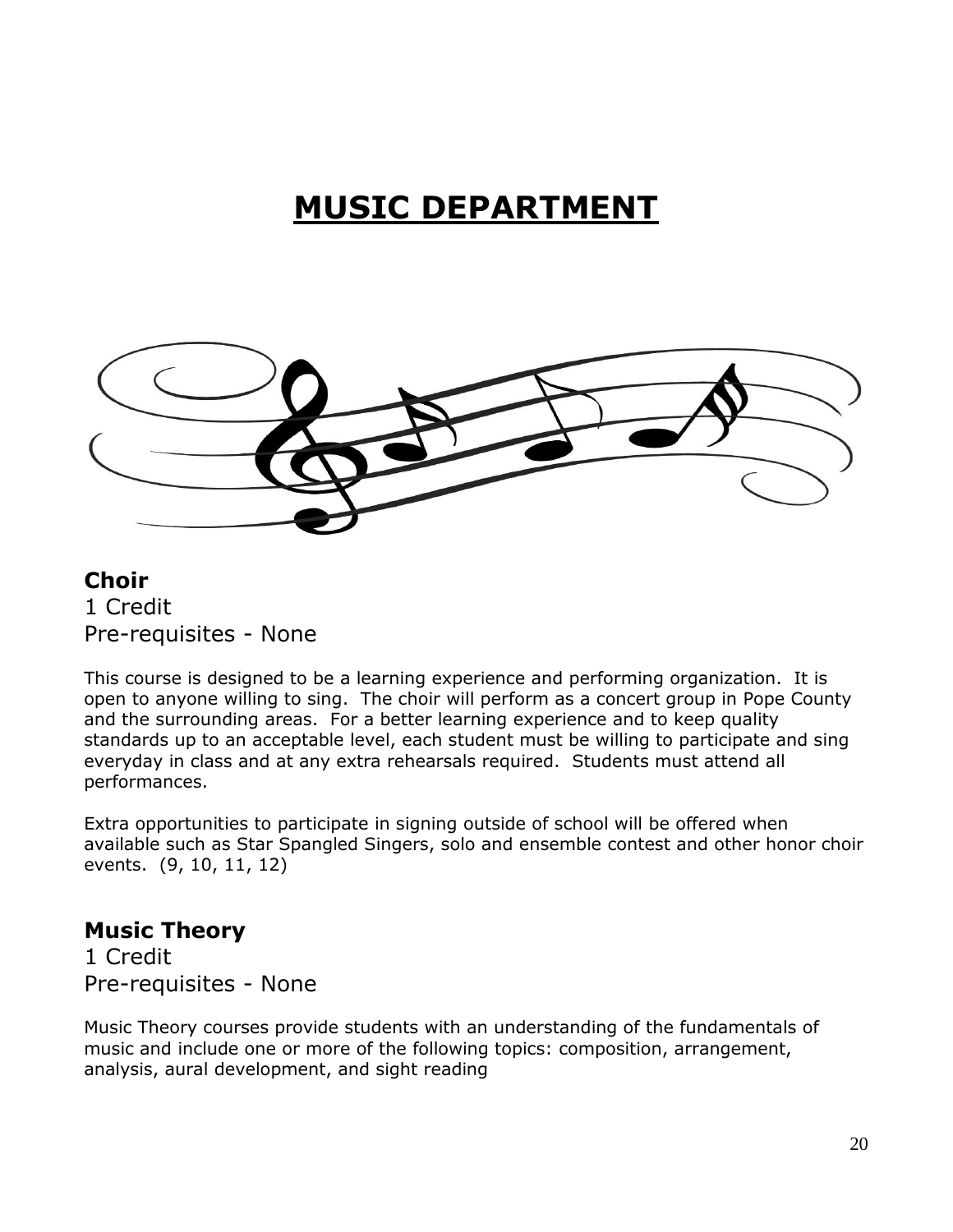# **THEATER DEPARTMENT**

#### <span id="page-20-0"></span>**Drama**

½ Credit Pre-requisites – None

The course is a beginning drama course designed to help students develop acting skills by participating in theatre games, improvisation, scenes, monologues, and productions. We will also learn about the origins of drama, study significant plays and playwrights, write original scenes, and practice voice, movement, and characterization. The course helps build public speaking skills, self-confidence, and poise. (9, 10, 11, 12)

# <span id="page-20-1"></span>**PHYSICAL EDUCATION DEPARTMENT**

#### **Physical Education** 1 Credit

Pre-requisites – None

This course is required of every student every year. Basic skills are taught in basketball, ping-pong, badminton, archery, volleyball, golf, softball, pickleball and soccer. Various motor ability tests as well as written tests will be given. Students are required to dress for physical activity on a daily basis. Grades are earned based on the following: participation 1/3, skills tests 1/3, and written tests 1/3. (9, 10, 11, 12)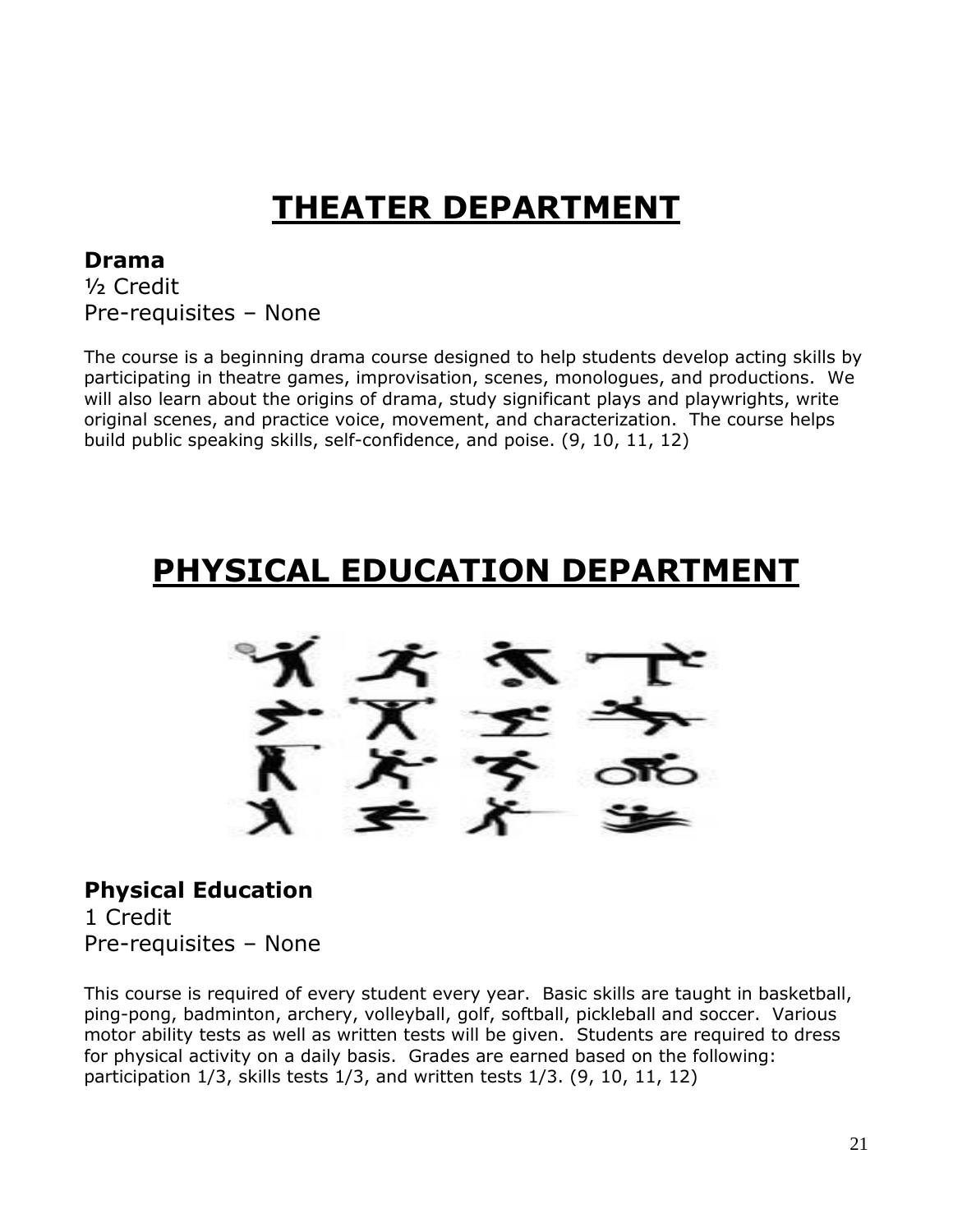# **SCIENCE DEPARTMENT**

<span id="page-21-0"></span>

#### **Biology** 1 Credit Pre-requisites – None

In today's changing world, the role of science is becoming increasingly important. Biology is an introductory life science course that investigates and analyzes major biological concepts. This course is presented in a non-technical manner, and the investigations are reinforced by laboratory experiences. Topics of study will include the science of biology, the chemistry of life, cell structure, and function, energy and the cell, cell division and specialization, introduction to genetics, human inheritance, DNA and RNA, genetic engineering, ecology, and a brief overview of anatomy and physiology of the human body. (9)

#### **Chemistry I**

1 Credit Pre-requisites – Algebra I or Geometry and Biology

Chemistry is a science that deals with the composition, structure, and properties of substances and the transformations that they undergo. Some of the main topics in this class will include analyzing data, matter properties and changes, the structure of the atom, electrons in atoms, the periodic table and periodic law, ionic compounds and metals, covalent bonding, chemical reactions, the mole, stoichiometry, and the states of matter. (10)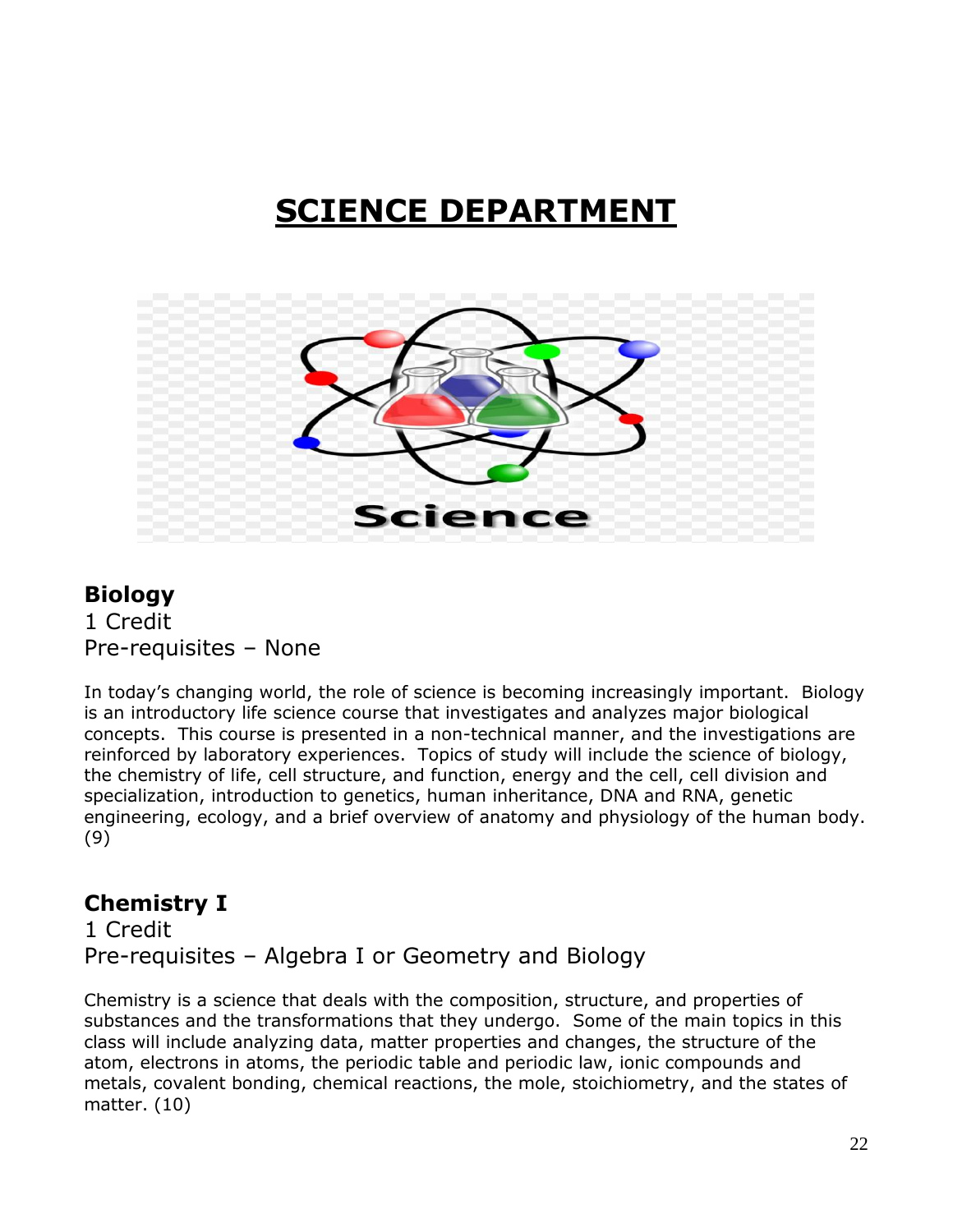#### **Earth & Space Science** 1 Credit

Pre-requisites – None

This course provides information on earth composition and materials, the changing & processes involved in the history of the earth and the exploring of the space and processes important in understanding Earth's interior. Planetary segregation, heat flow, Earth's magnetic field, earthquakes, continental drift, paleomagnetism, seafloor spreading, mantle plumes, and crustal deformation are investigated in light of the unifying theory of plate tectonics. Physical and chemical properties of minerals and the genesis of igneous, sedimentary and metamorphic rocks, and their relationship to the rock and tectonic cycles. (11)

#### **Integrated Science**

1 Credit Pre-requisites – None

The specific content of Integrated Science courses varies, but they draw upon the principles of several scientific specialties—earth science, physical science, biology, chemistry, and physics—and organize the material around thematic units. Common themes covered include systems, models, energy, patterns, change, and constancy. These courses use appropriate aspects from each specialty to investigate applications of the theme. (11, 12)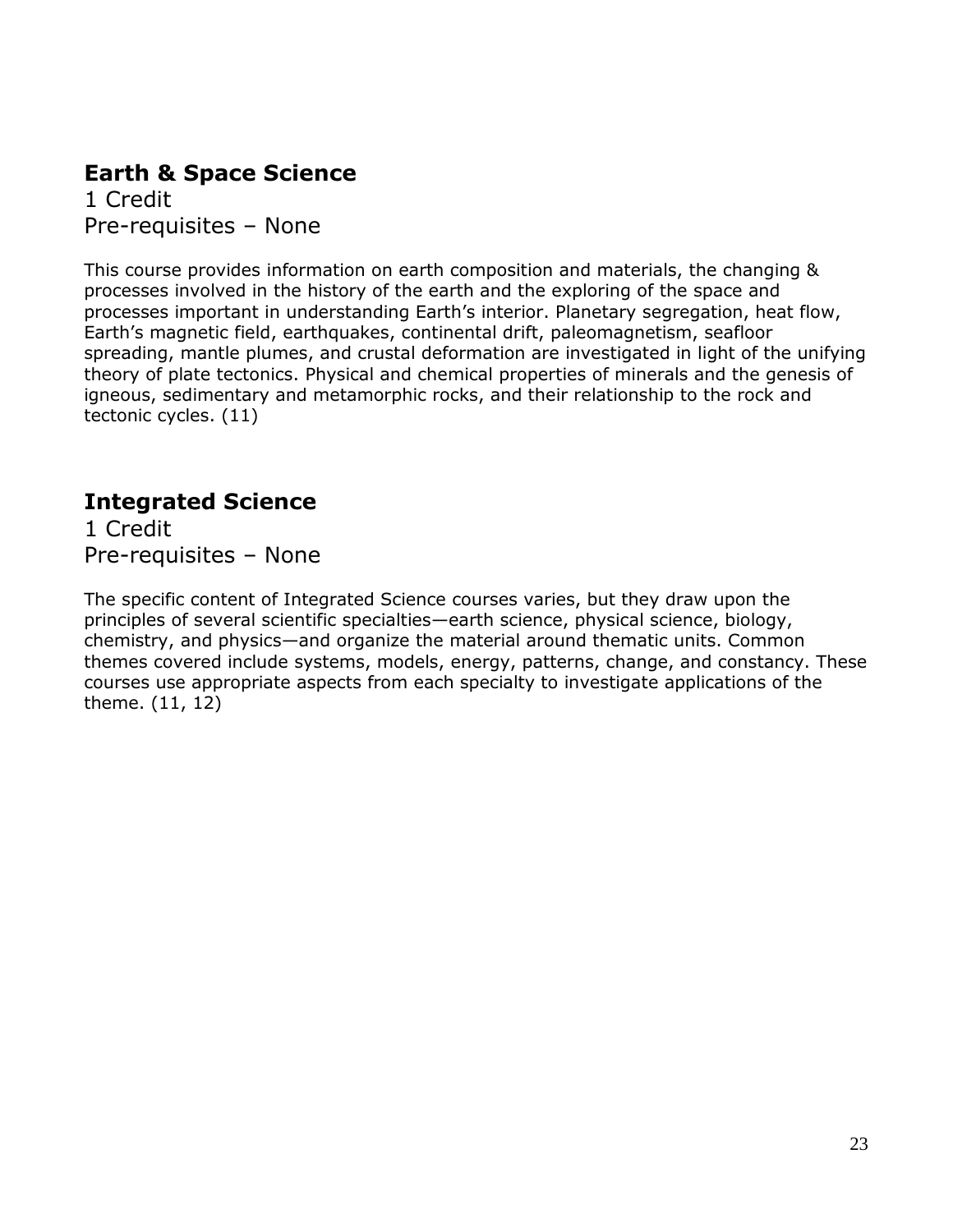# <span id="page-23-0"></span>**SOCIAL SCIENCES AND HISTORY DEPARTMENT**



#### **Current Events**

1/2 Credit Pre-requisites – None

Students will learn about the up to date events surrounding not only the United States, but also around the world. Various resources will be used including newspapers, magazines, and news clips. (9)

#### **Civics**

1/2 Credit Pre-requisites – None

Course examines the general structure and functions of American systems of government, the roles and responsibilities of citizens to participate in the political process, and the relationship of the individual to the law and legal system. These courses do not typically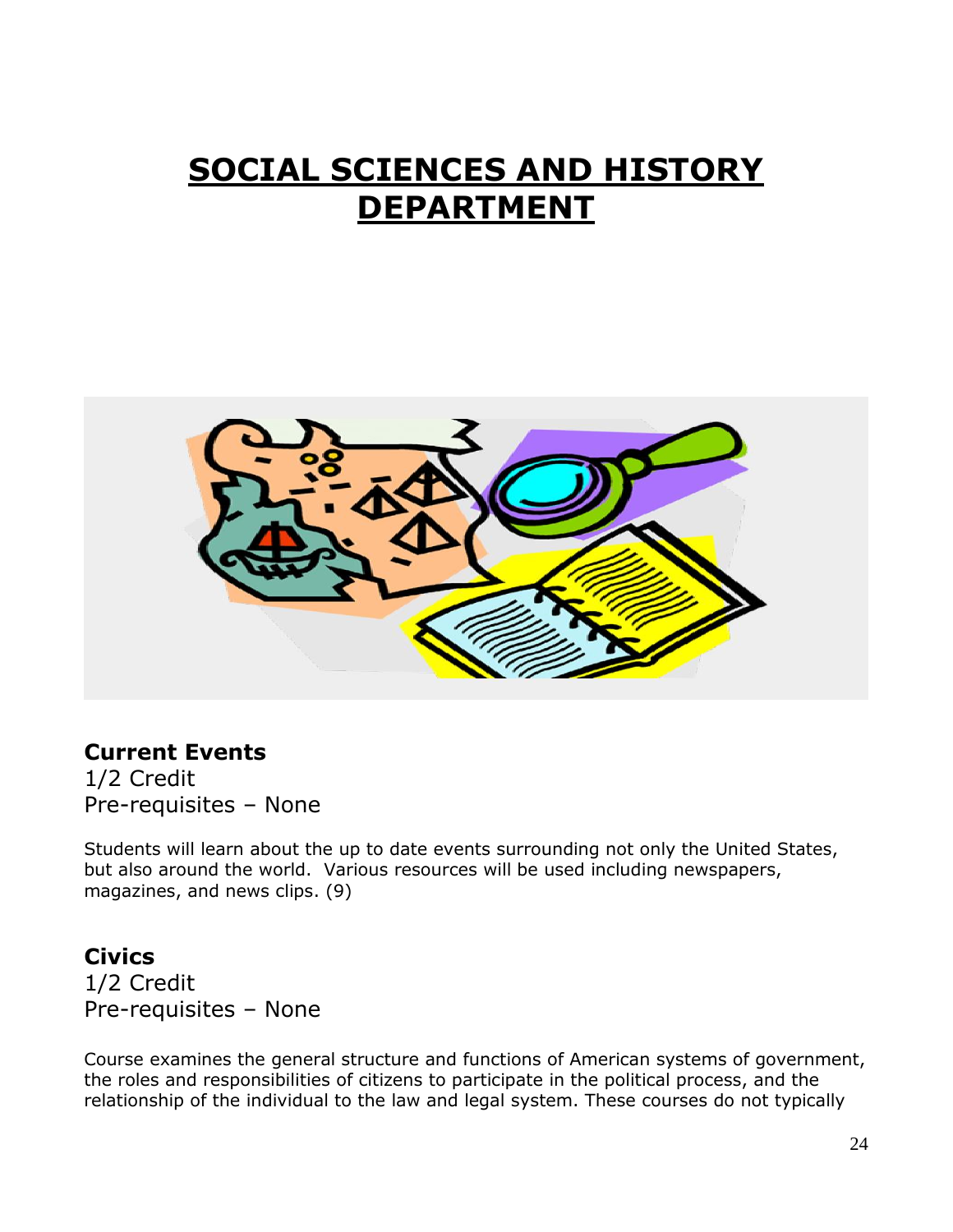delve into the same degree of detail on constitutional principles or the role of political parties and interest groups as do comprehensive courses in U.S. Government. (9)

#### **World Geography**

1 Credit Pre-requisites – none

Particular Topics in Geography courses examine a particular topic in geography, such as physical or cultural geography, or the geography of a particular area or region, rather than provide an overview of the field (10 with teacher approval, 11, 12)

#### **World History**

1 Credit Pre-requisites – None

This course is an overview of Western Civilization from pre-historic times to the present. It consists of brief sketches of major western cultures as they contribute to the western world today. (9, 10)

#### **US History**

1 Credit Pre-requisites - None

This course is required of all juniors. It covers US History from 1760 through the present. It will involve studies in what has occurred, why it occurs, and the effects upon the US today. The relationship between the US and foreign countries, and the effect it has on the US today will be discussed. (11)

#### **American Government**

½ Credit Pre-requisites – None

This course is required of all seniors. Students must pass the Illinois and US Constitution Constitutions for graduation requirements. This course is intended to teach students the design and functions of the legislative, executive, and judicial branches of our government at the National and State levels. The goal is for students to learn ways our government is applicable to our lives as US citizens. (12)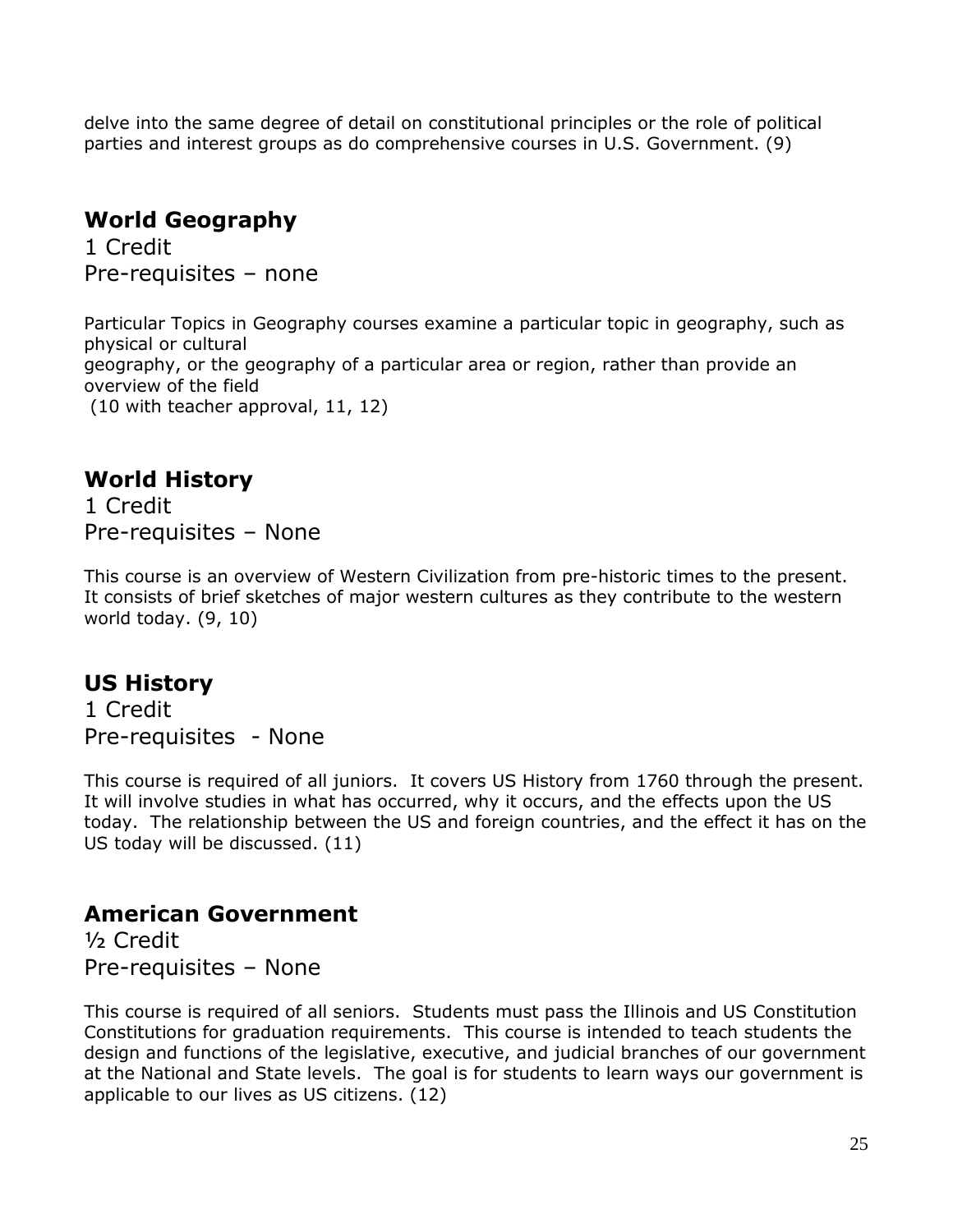#### **History in Film**

1 credit Pre- requisites – None

This course is a social studies elective that focuses on how events throughout history are depicted in film. During the first semester, students will explore the time periods of colonial America, the American Revolution, War of 1812, and Civil War/Reconstruction. The second semester focus will be the World Wars, the Cold War, and 1980-2000s politics/social issues. Units will build research and analyzation skills.



# FOREIGN LANGUAGE DEPARTMENT

#### **Spanish I**

1 Credit Pre-requisites – None

Essentials for communicating at a novice level with emphasis on the "5-C's" (communication, communities, comparisons, connections, and cultures) are the foundation of this course. To the extent that it is beneficial, some content is taught in the target language. Students are expected to memorize vocabularies and stay abreast of new concepts as they are introduced. Emphasis is on simple structures and verbs in present-tense –eventually expanding to include past tenses. A variety of modalities will be used to accommodate the development of skills for listening, speaking, reading and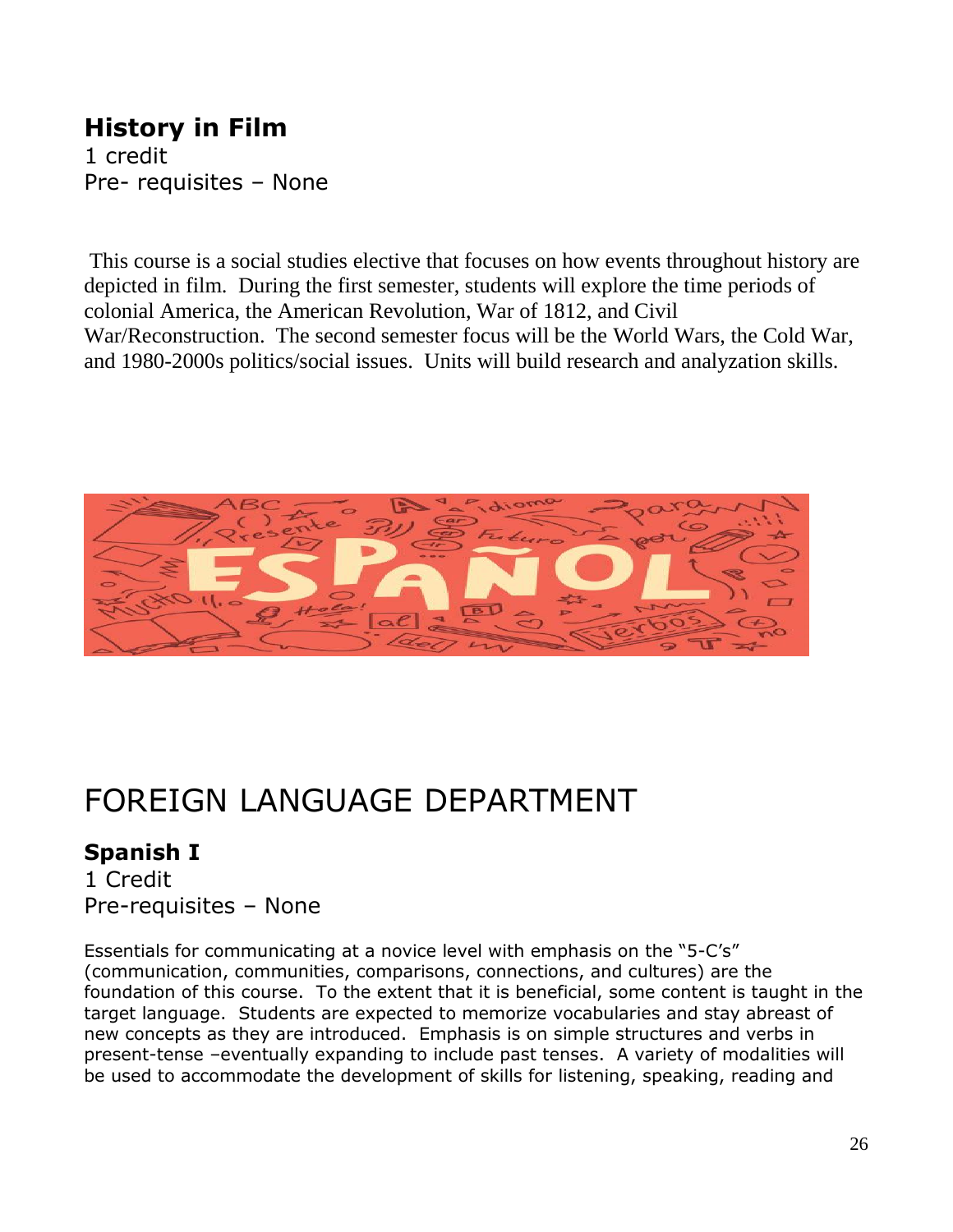writing in Spanish. The Glencoe text series is used to help guide the curriculum. (9, 10, 11, 12)

### **SPECIAL EDUCATION DEPARTMENT**

<span id="page-26-0"></span>

#### **STEP (Secondary Transitional Employment Program)**

\*Credit is earned based on number of class periods worked\* Pre-requisites – None

This is a work-study program that allows students to gain pre-employment skills through on-the-job training. Training sites may be on or off campus depending upon the student's need and job availability. Students enrolled in this course are also required to enroll in Life Skills.

Students who are enrolled in STEP will meet with their STEP Coordinator once a week for instruction.

To be eligible for the STEP program students must

- have successfully earned 17 credits (Senior standing) to work off campus
- have successfully earned 10 credits (Junior standing) to work on campus
- maintain a minimum 2.0 GPA
- not be defined as truant
- secure employment prior to September 1
- be supervised at all times